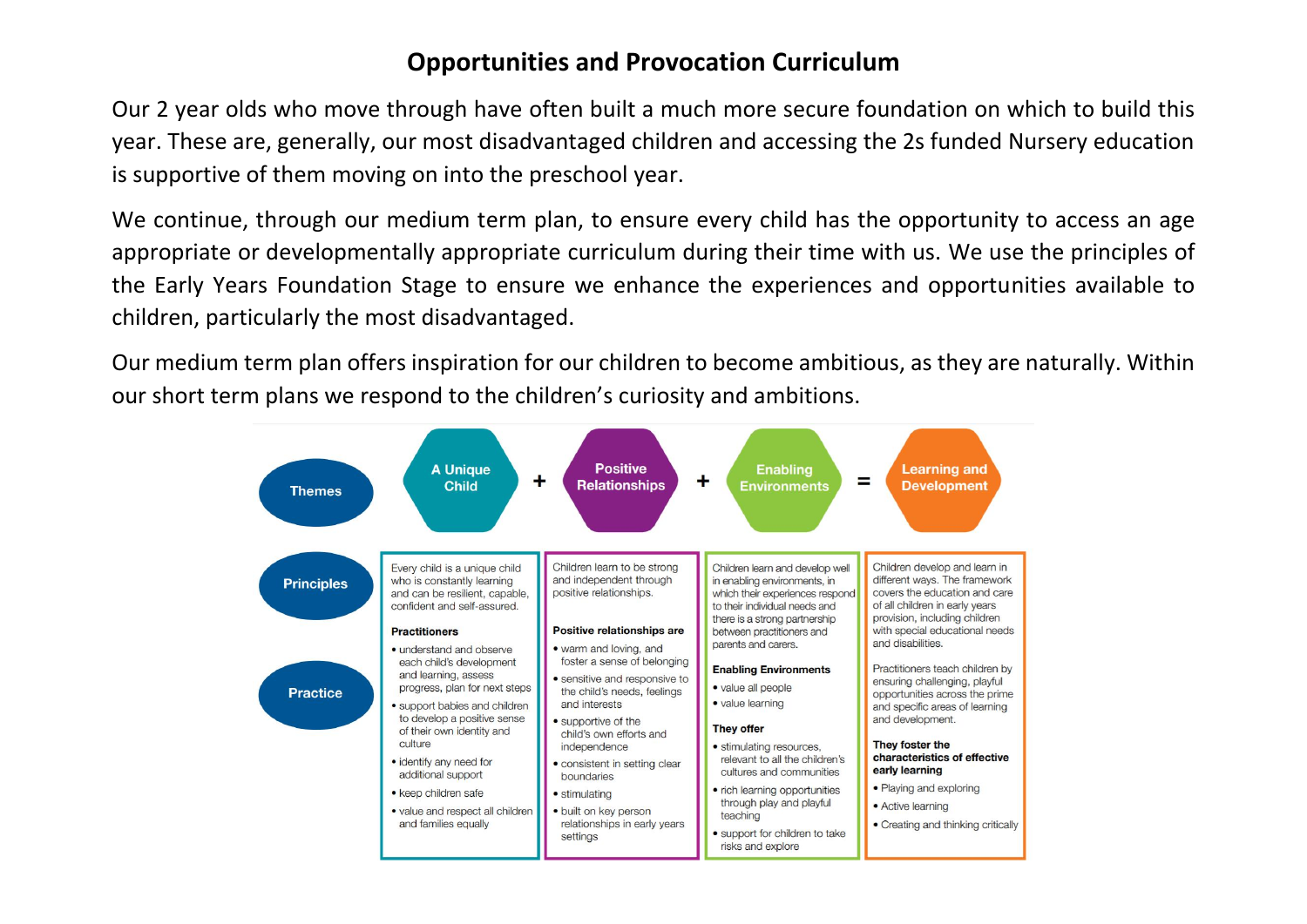|                          | <b>Half term</b><br><b>Focus</b>                                                                            | <b>Core books and</b><br><b>Rhymes</b>                                                                                                                                                                                                      | <b>Phonics</b>                                                                                           |                                                            |                                                                                                        |                                                                                                                                                                        | <b>Cultural Capital</b>                                                                                                                                                                                                               |                                                                                                                                                                                                                                       |
|--------------------------|-------------------------------------------------------------------------------------------------------------|---------------------------------------------------------------------------------------------------------------------------------------------------------------------------------------------------------------------------------------------|----------------------------------------------------------------------------------------------------------|------------------------------------------------------------|--------------------------------------------------------------------------------------------------------|------------------------------------------------------------------------------------------------------------------------------------------------------------------------|---------------------------------------------------------------------------------------------------------------------------------------------------------------------------------------------------------------------------------------|---------------------------------------------------------------------------------------------------------------------------------------------------------------------------------------------------------------------------------------|
| <b>Term</b>              | <b>Gives children</b><br>opportunities<br>and<br>provocation<br>from which to<br>lead their<br>own learning | <b>Repetition is</b><br>important and so<br>although there are<br>key rhymes and<br>stories through the<br>year they will be used<br>throughout the year.                                                                                   | We base our<br>phonics provision<br>on Letters and<br><b>Sounds</b>                                      | <b>Festivals</b><br>(Eid is a movable<br><i>festival</i> ) | <b>Seasonal</b>                                                                                        | <b>Outdoors</b>                                                                                                                                                        | <b>Enabling Environment</b>                                                                                                                                                                                                           | <b>Important</b><br><b>Communication</b><br><b>Strategies for our</b><br>children to be exposed<br>to<br>Although we have put<br>these in terms it will be a<br>reaction to the individual<br>needs and development<br>of each child. |
| Autumn                   | Expectations<br>+ Me                                                                                        | Nursery Rhymes<br>1 <sup>st</sup> Half of Our Core<br>Books set 1<br><b>Owl Babies</b><br>Dear Zoo<br>Peace at Last<br>Shark in the Dark<br>Shark in the Park<br>We're going on a bear<br>hunt                                              | Aspects 1 - 4<br><b>Emphasis on</b><br>known Nursery<br><b>Rhymes and</b><br>familiar stories            | Harvest<br>Eid Al-adha                                     | Harvesting<br>Outdoor<br>changes<br>Late summer<br>mini beasts                                         | Introduction to forest<br>Setting<br>outdoor boundaries<br><b>Bikes</b><br>Low level climbing<br>equipment<br>Harvesting allotment<br>Trucks with ramps and<br>bridges | Pumpkins<br>Cooking<br>pumpkins<br>Roleplay - Home corner<br>Small world - Dolls<br>house, multicultural dolls<br>Story sacks and nursery<br>rhyme box                                                                                | Makaton<br>Visual signs and<br>symbols<br>Mirroring<br>$Match + 1$<br>Objects of reference<br>Rallying conversations<br>Modelling<br>communication<br>Sharing names and<br>experiences                                                |
| Autumn<br>$\overline{2}$ | Winter<br>Celebrations                                                                                      | 2 <sup>nd</sup> half of our Core<br>Books set 1<br>The Gruffalo<br>Gruffalo's child<br><b>Stick Man</b><br><b>Monkey Puzzle</b><br>Room on a Broom<br>Flash Bang Wee<br>Introduce books<br>about Winter:<br>Ridiculous<br>Christmas stories | Aspects 1-7<br><b>Introduce Phonic</b><br>actions and<br>jingles<br><b>Christmas songs</b><br>and rhymes | Bonfire Night<br>Diwali<br>St Andrew's Day<br>Christmas    | Leaves falling<br>Recognising<br>changes in<br>temperature<br>Lights,<br>decorating,<br>gifts<br>trees | Muddy Puddles-<br>independence with shoes<br>Making a bonfire<br>Firework experiments<br><b>Birds</b><br>Ice, weather, snow<br>Decorate branch/tree                    | Bonfires and firework<br>displays<br>Small world - Nativity<br>dolls and wooden figures<br>Neon paints<br>Cooking<br>Gingerbread Men<br>Roleplay - Home corner<br>changing to Santa's<br>grotto<br>Christmas trees and<br>decorations | Makaton<br>Modelling and<br>scaffolding<br>communication<br>Modelling and sharing<br>what you plan to learn<br>to what you have<br>learnt today                                                                                       |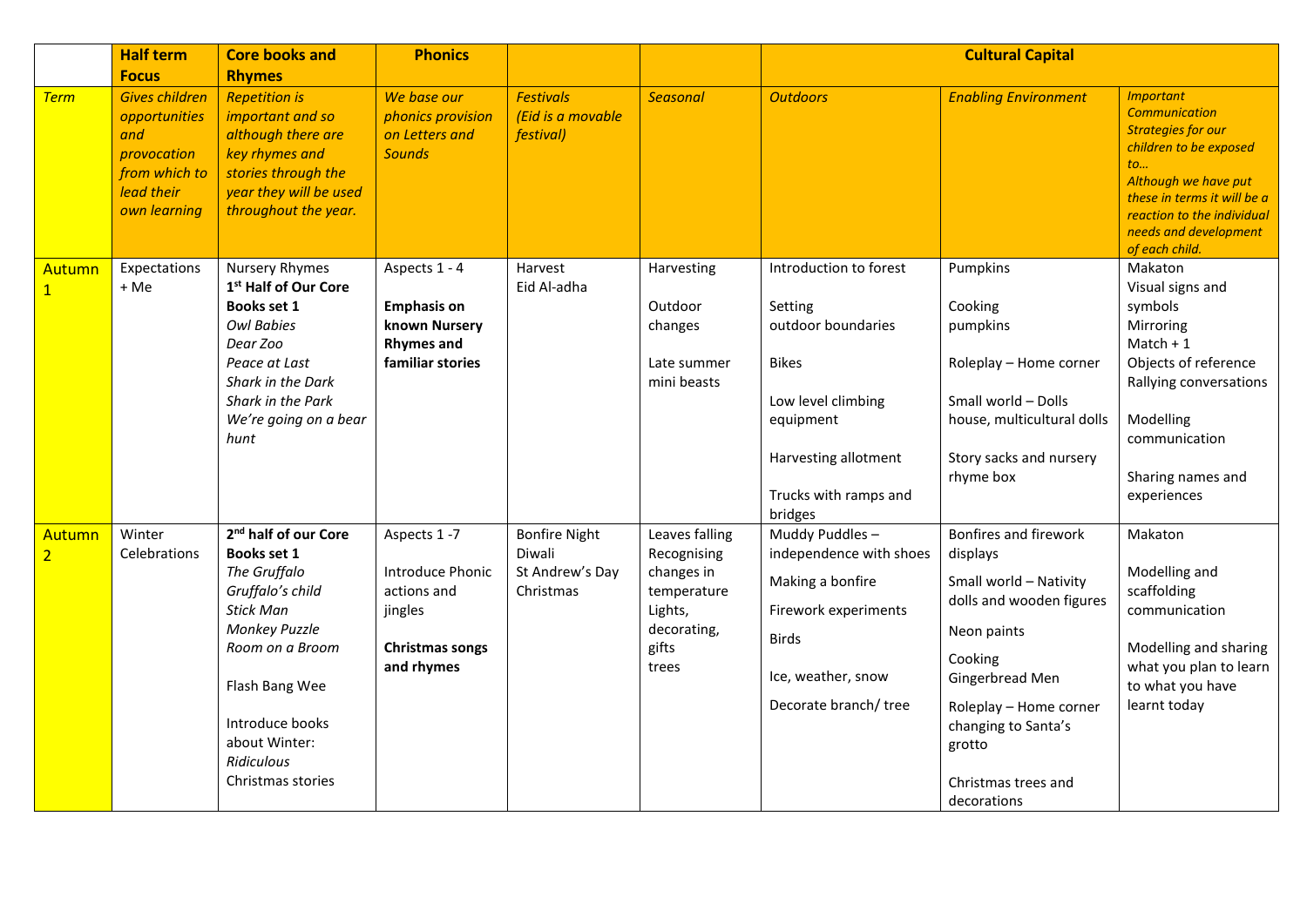| <b>Spring 1</b> | Emotion and<br>Feelings | Core Books 1 (see<br>Aut)<br>Nursery Rhyme Books<br>Lion Hunt<br>Hands aren't for<br>hurting<br>How do I feel?<br>I feel Sunny?                                  | Aspects 4-7<br>Introduce letter<br>shapes | New Year<br>Chinese New Year<br>Shrove Tuesday                                                       | Planting bulbs<br>Daffodils<br>Snow<br>Frost<br>Ice | Ice/ weather/ climate<br>change<br>Polar animals<br>Dinosaurs<br>Balancing - Crates/<br>planks<br>Clay mud kitchen<br>Birds - feeding/<br>observing<br>Effects of jumping in<br>puddles | Chinese music & dragon<br>dancing<br>Small world - Emotion<br>puppets, people<br>Cooking<br>Noodles<br>Music through ages<br>Roleplay - Home corner<br>take away                                         | Modelling and<br>scaffolding thinking |
|-----------------|-------------------------|------------------------------------------------------------------------------------------------------------------------------------------------------------------|-------------------------------------------|------------------------------------------------------------------------------------------------------|-----------------------------------------------------|-----------------------------------------------------------------------------------------------------------------------------------------------------------------------------------------|----------------------------------------------------------------------------------------------------------------------------------------------------------------------------------------------------------|---------------------------------------|
| <b>Spring 2</b> | Animals                 | Core Books set 2<br>Kitchen Disco<br>Cave Baby<br>Snail and the Whale<br>Paper Dolls<br><b>Whatever Next</b><br><b>Bear Hunt</b><br>I'm Gorgeous<br>Easter story |                                           | St David's Day<br>St Patrick's Day<br>Mothering<br>Sunday<br>Easter<br>Eid-al-Fitr<br>World Book Day | Blossom on<br>trees<br>Leaves growing               | Changes to weather<br>Transport in puddles<br>Caring for new plant<br>growth                                                                                                            | Easter<br>Eggs<br>Small world - Animals,<br>Pets, farm, jungle, water/<br>sea, Dinosaurs<br>Music related to festivals<br>Seeds<br>Daffodils<br>Climate change<br>Roleplay - Vets<br>Visit - Animalmania |                                       |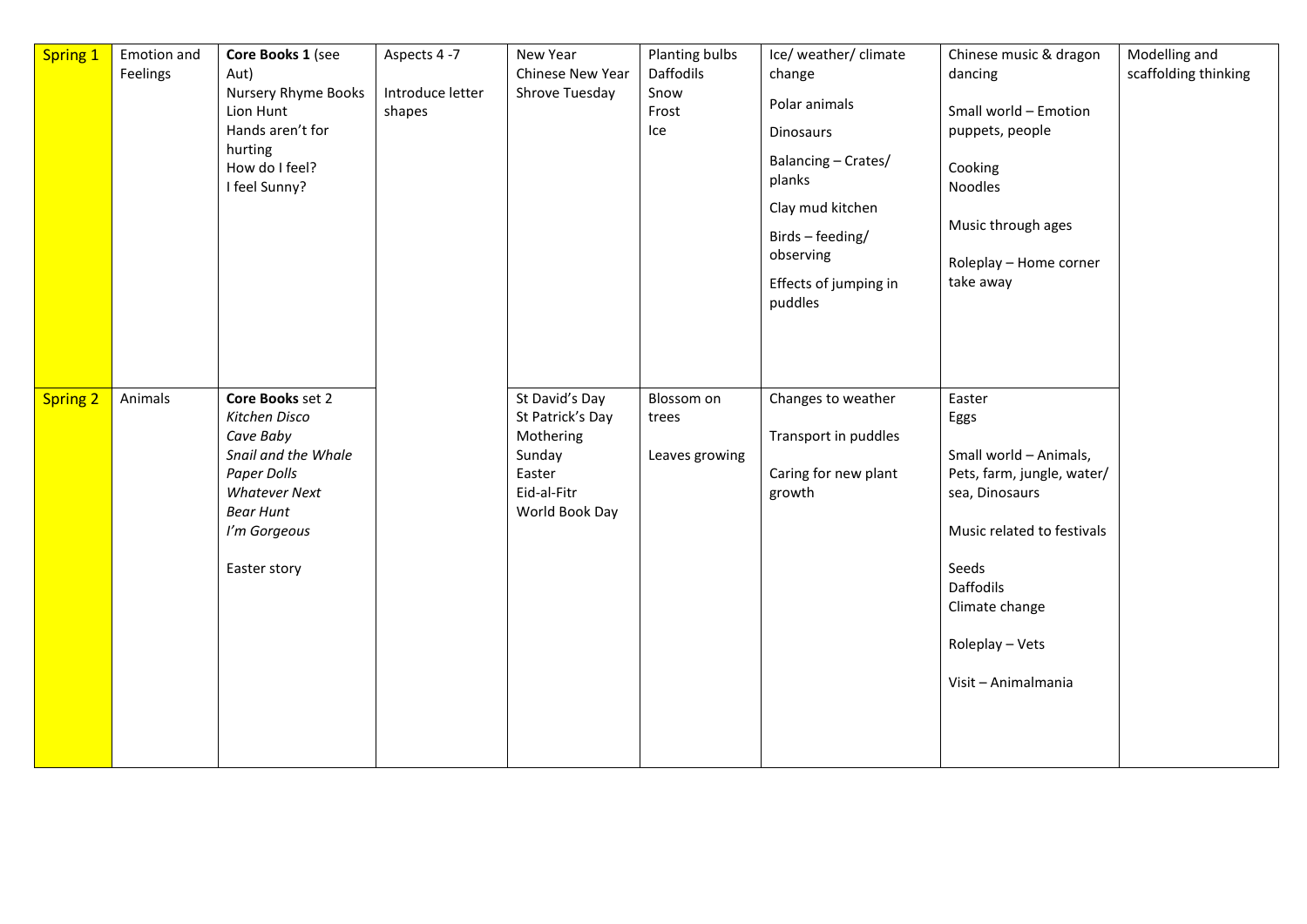| Summer<br>$\overline{1}$ | People Who<br><b>Help Us</b><br>And<br><b>Superheroes</b>      | Core Books Set 2<br>Books about super<br>hero's<br>Super Tato<br>Comics<br>Super Worm<br>Non-fiction<br>People Who Help us<br>titles                                                                                                                                                                                                                                        | Aspects 5 -7<br><b>Linking Phonemes</b><br>to Graphemes | St George's Day | Blossom on<br>trees<br>Leaves growing<br>Planting seeds<br>Growing<br>vegetables<br>Flowers | Changes in the weather<br>Climbing equipment -<br>High Level<br>Minibeast Hunts<br>Planting in the allotment | Roleplay - Hospital<br>Small world - Mini Me's<br>Emergency vehicles and<br>people<br>Visit - Police/ Fire<br>brigade/ Nurse/ Dentist                                                                 |  |
|--------------------------|----------------------------------------------------------------|-----------------------------------------------------------------------------------------------------------------------------------------------------------------------------------------------------------------------------------------------------------------------------------------------------------------------------------------------------------------------------|---------------------------------------------------------|-----------------|---------------------------------------------------------------------------------------------|--------------------------------------------------------------------------------------------------------------|-------------------------------------------------------------------------------------------------------------------------------------------------------------------------------------------------------|--|
| Summer<br>$\overline{2}$ | <b>Minibeasts</b><br>and<br><b>Traditional</b><br><b>Tales</b> | <b>Core Books Set 2</b><br>Non Fiction Mini<br>Beast books<br>The very Hungry<br>Caterpillar<br>The Bad Tempered<br>Ladybird<br>The Lazy Ladybird<br><b>Traditional Tales</b><br>Jack and the<br>Beanstalk<br>The 3 Little Pigs<br>The Billy Goats Gruff<br>Little Red Riding Hood<br>Goldilocks<br><b>Related to Traditional</b><br>tales<br>The smartest giant in<br>Town |                                                         | Father's Day    | Growing<br>vegetables<br>Flowers<br>Strawberries<br>Mini Beasts                             | Sun safety<br>Paddling pools<br>Minibeast Hunts                                                              | Caterpillars<br>Snails<br>Minibeasts<br>Roleplay-Cottage<br>(Gradma's-Red riding<br>hood/ 3 Bears-<br>Golidlocks)<br>Small world - Minibeasts<br>Cameras/Ipads<br>Transition to school<br>photographs |  |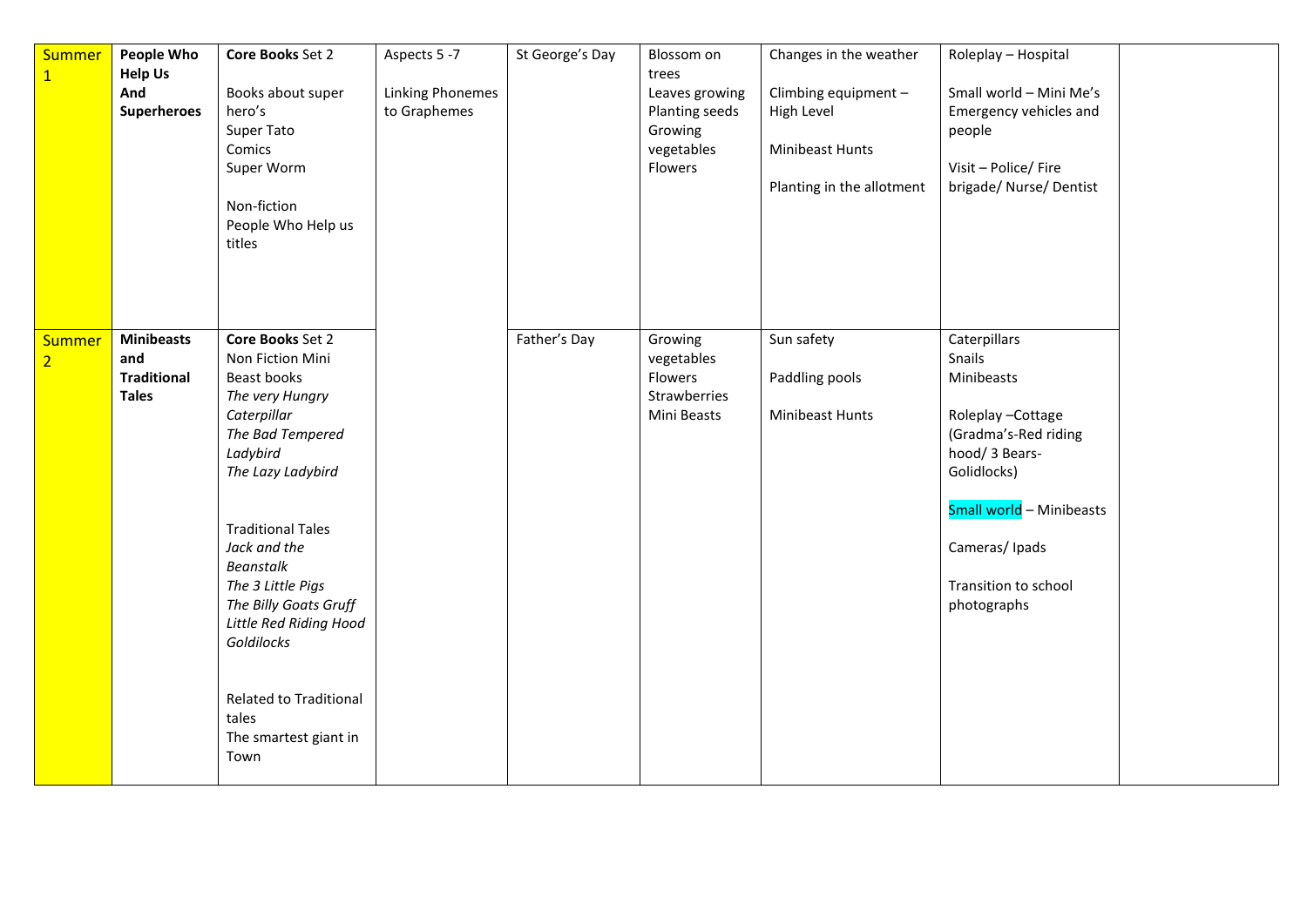## Continuous Provision Mapping

Beyond our Opportunities and Provocation Curriculum and reacting to the children's interests we offer our continuous provision. These resources will be available throughout the year to offer key early learning opportunities to all our children.

|                                                                                                                                                                                                                                                                                                                                                                                                                                                                                                                                                                                                                                      | Water                                                                                                                                                                                                                                                                                                                                                                                                                                                                                                                                                                                                                                                                                                                                                       |                                                                                                                                                                                                                                                                                                                                                                                                                                                                                                                                                                                                                                                                                                                                                                                                                                                                                                                  |
|--------------------------------------------------------------------------------------------------------------------------------------------------------------------------------------------------------------------------------------------------------------------------------------------------------------------------------------------------------------------------------------------------------------------------------------------------------------------------------------------------------------------------------------------------------------------------------------------------------------------------------------|-------------------------------------------------------------------------------------------------------------------------------------------------------------------------------------------------------------------------------------------------------------------------------------------------------------------------------------------------------------------------------------------------------------------------------------------------------------------------------------------------------------------------------------------------------------------------------------------------------------------------------------------------------------------------------------------------------------------------------------------------------------|------------------------------------------------------------------------------------------------------------------------------------------------------------------------------------------------------------------------------------------------------------------------------------------------------------------------------------------------------------------------------------------------------------------------------------------------------------------------------------------------------------------------------------------------------------------------------------------------------------------------------------------------------------------------------------------------------------------------------------------------------------------------------------------------------------------------------------------------------------------------------------------------------------------|
| Resources that are made available throughout<br>the year.<br>These will be enhanced from our observations of children<br>and learning opportunities we know the children need.                                                                                                                                                                                                                                                                                                                                                                                                                                                       | Words to build vocabulary<br>(this list is not exhaustive but ensures key<br>vocabulary is highlighted)                                                                                                                                                                                                                                                                                                                                                                                                                                                                                                                                                                                                                                                     | Possible Learning experiences/invitations to play                                                                                                                                                                                                                                                                                                                                                                                                                                                                                                                                                                                                                                                                                                                                                                                                                                                                |
| Water aprons<br>Towels<br>Mop and bucket<br>Containers of differing sizes for pouring<br>(transparent and opaque)<br>Graded containers./Jugs/Plastic bottles,<br><b>Watering cans</b><br>water wheels<br>Containers with holes/sieves,<br>Floating and sinking objects - eg corks, shells,<br>ping pong balls, foil dishes, leaves, nuts, pieces of<br>wood / bark / twigs, sponges, pebbles.<br>Hosepipe, Transparent plastic tubing of different<br>thicknesses and lengths.<br>Animal sets - polar, marine, ducks, Boats and<br>play people,<br>Numbers/Letters<br>Pipets/ syringes<br>Food colouring<br><b>Bubbles</b><br>Whisks | Adults to introduce vocabulary (use of words,<br>symbols and signs) eg- Fill, pour, empty, heavy,<br>drip, wet Splash, splosh, splish, puddle, Float,<br>sink,<br>Asking open questions?<br>"How did you?"<br>"Why does this?"<br>"What happens next?"<br>"What do you think?"<br>"What would happen if:<br><b>Using Positive Questioning</b><br>"I don't know"," what do you think",<br>"I hadn't thought of that"<br>"That's an interesting idea"<br>"Have you seen what XXX has done",<br>"good thinking maybe you should try it out."<br>I wonder what would happen if<br>I wonder how we would make that?<br>I wonder how we could make it move?<br>Talking through adult thinking - to demonstrate<br>how the adult tackles a problem or new learning | Playing collaboratively and using the water area<br>appropriately.<br>making choices,<br>opportunities for talking through shared<br>activities,<br>following instructions,<br>making plans,<br>presenting ideas to others,<br>develop mathematical language e.g. position,<br>size, shape, comparisons, problem solving<br>opportunities,<br>Exploring basic scientific concepts ordering items<br>by length or height,<br>manipulate a range of equipment and tools,<br>develop their own ideas over a period of time,<br>Representing own experiences through<br>imaginative play.<br>Opportunities to explore - such as floating &<br>sinking, freezing and melting, filling, pouring &<br>emptying etc.<br>Opportunities for children to observe movement<br>of water stop / start / speed etc.<br>Exploring sounds in water,<br>Adding things to water such as colour, sand,<br>bubbles to observe change. |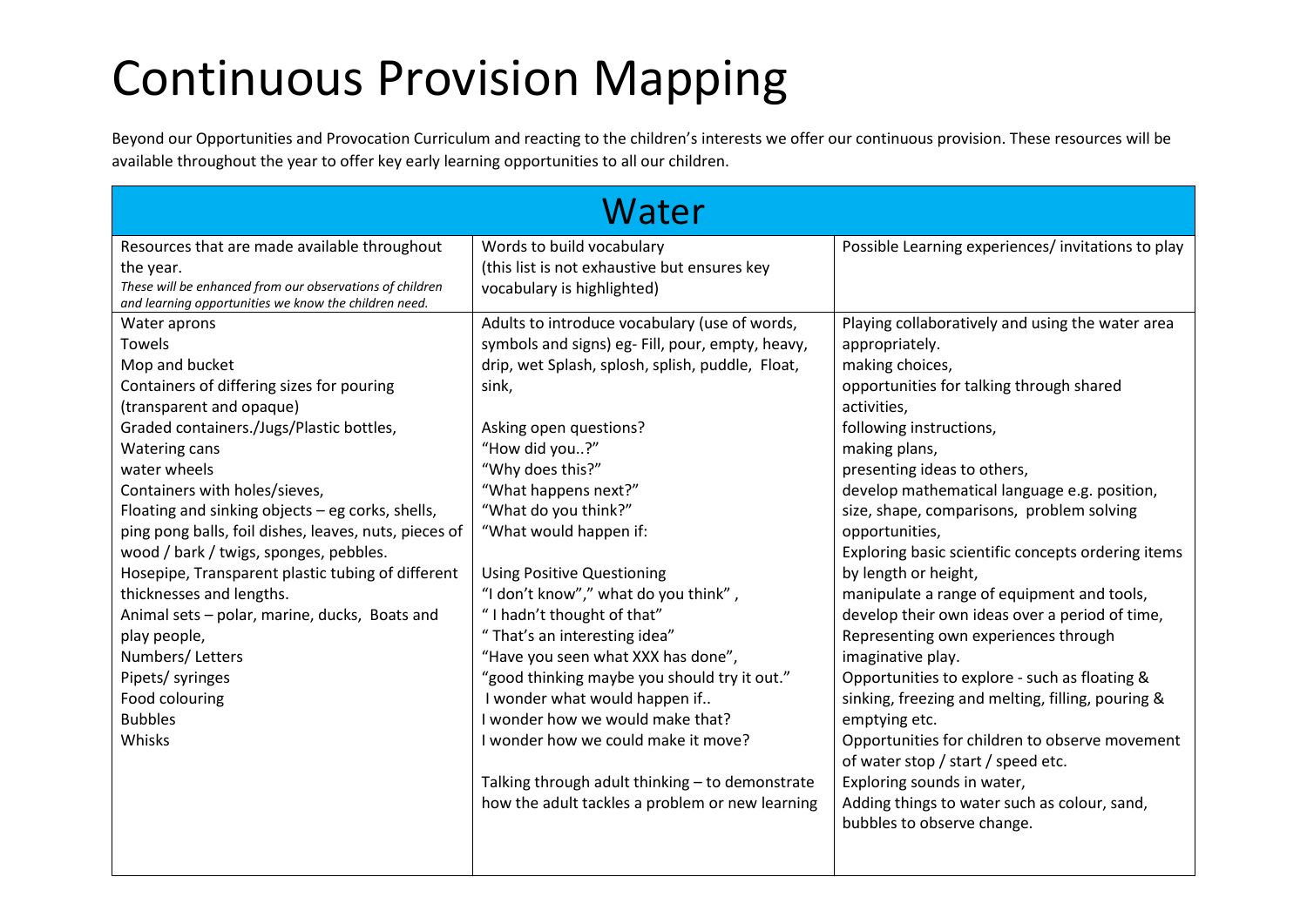|                                                                                                                                                                                                                                                                                                                                                                                                         | <b>Small World</b>                                                                                                                                                                                                                                                                                                                                                                                                                                                                                                                                                                                                                                                                                                                                                                                                                                                                     |                                                                                                                                                                                                                                                                                                                                                                                                                                                                                                                                                                                                                                                                                                                                                                                                                                                                                                                            |
|---------------------------------------------------------------------------------------------------------------------------------------------------------------------------------------------------------------------------------------------------------------------------------------------------------------------------------------------------------------------------------------------------------|----------------------------------------------------------------------------------------------------------------------------------------------------------------------------------------------------------------------------------------------------------------------------------------------------------------------------------------------------------------------------------------------------------------------------------------------------------------------------------------------------------------------------------------------------------------------------------------------------------------------------------------------------------------------------------------------------------------------------------------------------------------------------------------------------------------------------------------------------------------------------------------|----------------------------------------------------------------------------------------------------------------------------------------------------------------------------------------------------------------------------------------------------------------------------------------------------------------------------------------------------------------------------------------------------------------------------------------------------------------------------------------------------------------------------------------------------------------------------------------------------------------------------------------------------------------------------------------------------------------------------------------------------------------------------------------------------------------------------------------------------------------------------------------------------------------------------|
| Resources that are made available throughout<br>the year.<br>These will be enhanced from our observations of children<br>and learning opportunities we know the children need.                                                                                                                                                                                                                          | Words to build vocabulary<br>(this list is not exhaustive but ensures key<br>vocabulary is highlighted)                                                                                                                                                                                                                                                                                                                                                                                                                                                                                                                                                                                                                                                                                                                                                                                | Possible Learning experiences/ invitations to play                                                                                                                                                                                                                                                                                                                                                                                                                                                                                                                                                                                                                                                                                                                                                                                                                                                                         |
| Train track and train,<br>animals,<br>people,<br>cars, other vehicles and garage,<br>doll's house<br>Castle<br>Different surfaces eg Sand pit/builders,<br>tray/grassed area/digging area,<br>Natural materials eg stones, pebbles, twigs,<br>grass,<br>Writing materials for fine and gross motor<br>development,<br>Recycled open ended materials eg boxes, tubes,<br>foil trays,<br>Reference books, | Adults to introduce vocabulary (use of words,<br>symbols and signs) eg-Animals, transport,<br>people, different types of houses e,g flat,<br>bungalow, caravan Family, different types of<br>families Colour, shape, size and positional<br>language Imagine, pretend, believe Model story<br>structure, talk about character, plot, theme<br>Asking Open questions<br>"How did you?"<br>"why does this?"<br>"What happens next?"<br>"What do you think?"<br>"What would happen if:<br><b>Using Positive Questioning</b><br>"I don't know",<br>" what do you think",<br>"I hadn't though of that"<br>"That's an interesting idea"<br>" have you seen what XXX has done",<br>good thinking make be you should try it out.<br>I wonder what would happen if<br>I wonder how we would make that?<br>I wonder how we cold make it move?<br>Talking through adult thinking - to demonstrate | Playing collaboratively and using the sand area<br>appropriately.<br>making choices,<br>opportunities for talking through shared<br>activities,<br>following instructions,<br>making plans,<br>presenting ideas to others,<br>using story and reference books,<br>writing for different purposes e.g. lists, writing<br>own name and other captions,<br>Develop mathematical language e.g. position,<br>shape, size, comparisons.<br>Problem solving opportunities.<br>Notice similarities, differences and pattern.<br>Tell stories e.g. creating stories inspired by<br>materials and equipment Re-tell familiar and<br>shared stories.<br>Re-enact real life experiences and situations.<br>Learn to care for materials and the environment.<br>Work in cooperation e.g. in pairs, groups,<br>working collaboratively.<br>Through play contexts find out about the world<br>in which they live and find out about past. |
|                                                                                                                                                                                                                                                                                                                                                                                                         | how the adult tackles a problem or new learning                                                                                                                                                                                                                                                                                                                                                                                                                                                                                                                                                                                                                                                                                                                                                                                                                                        |                                                                                                                                                                                                                                                                                                                                                                                                                                                                                                                                                                                                                                                                                                                                                                                                                                                                                                                            |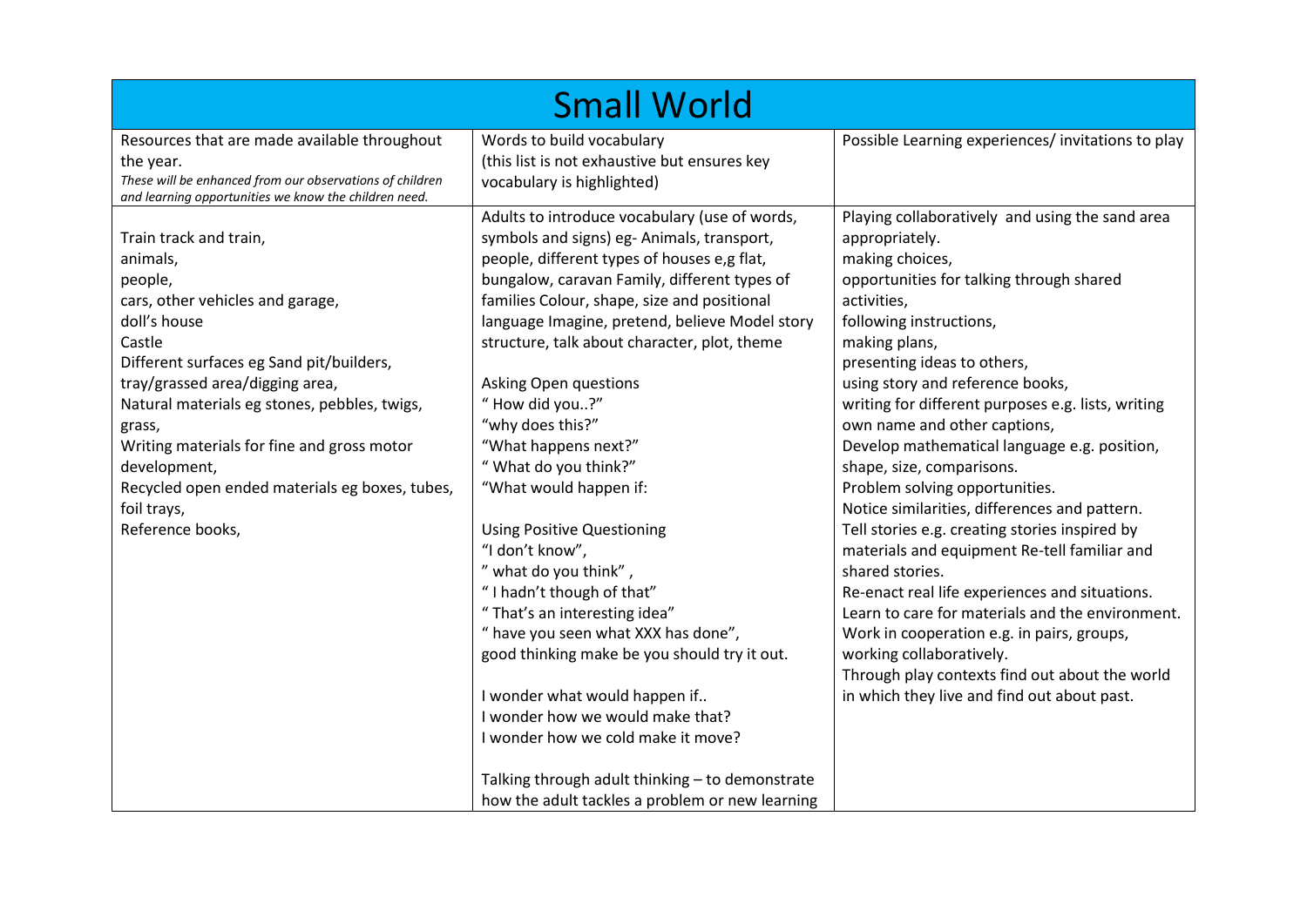|                                                                                                                                                                                                                                                                                                                                                                                                                                                                                                                                                                                 | Sand                                                                                                                                                                                                                                                                                                                                                                                                                                                                                                                                                                                                                                                                                                                                                                                                                     |                                                                                                                                                                                                                                                                                                                                                                                                                                                                                                                                                                                                                                                                                                                                                                                                                    |
|---------------------------------------------------------------------------------------------------------------------------------------------------------------------------------------------------------------------------------------------------------------------------------------------------------------------------------------------------------------------------------------------------------------------------------------------------------------------------------------------------------------------------------------------------------------------------------|--------------------------------------------------------------------------------------------------------------------------------------------------------------------------------------------------------------------------------------------------------------------------------------------------------------------------------------------------------------------------------------------------------------------------------------------------------------------------------------------------------------------------------------------------------------------------------------------------------------------------------------------------------------------------------------------------------------------------------------------------------------------------------------------------------------------------|--------------------------------------------------------------------------------------------------------------------------------------------------------------------------------------------------------------------------------------------------------------------------------------------------------------------------------------------------------------------------------------------------------------------------------------------------------------------------------------------------------------------------------------------------------------------------------------------------------------------------------------------------------------------------------------------------------------------------------------------------------------------------------------------------------------------|
| Resources that are made available throughout<br>the year.<br>These will be enhanced from our observations of children<br>and learning opportunities we know the children need.                                                                                                                                                                                                                                                                                                                                                                                                  | Words to build vocabulary<br>(this list is not exhaustive but ensures key<br>vocabulary is highlighted)                                                                                                                                                                                                                                                                                                                                                                                                                                                                                                                                                                                                                                                                                                                  | Possible Learning experiences/invitations to play                                                                                                                                                                                                                                                                                                                                                                                                                                                                                                                                                                                                                                                                                                                                                                  |
| Dust pan and brush;<br>Sand wheels;<br>Funnels, variety of sizes;<br>Sieves and colanders;<br>Various plastic bottles and plastic/metal bowls;<br>Pattern making equipment - patterned rolling<br>pins;<br>Natural objects - shells, fir cones, conkers,<br>pebbles, stones, drift wood, pumice, sponge,<br>loofer wicker baskets etc;<br>For texture - lentils, pasta, pea gravel etc<br>Ramps and Cars<br>People<br>Animals<br><b>Metal Utensils</b><br>Wooden utensils<br><b>Boxes</b><br>Tubes and drain pipes<br><b>Buckets and spades</b><br>Foam bricks<br>Dumper trucks | Adults to introduce vocabulary (use of words,<br>symbols and signs) eg- Heavy, light, tall, short,<br>full, empty Wet, dry, fine, coarse, hard, soft, mix,<br>pour, fill. Funnel, cylinder, sieve, colander,<br>measure<br>Asking open questions?<br>"How did you?"<br>"Why does this?"<br>"What happens next?"<br>"What do you think?"<br>"What would happen if:<br><b>Using Positive Questioning</b><br>"I don't know",<br>" what do you think",<br>"I hadn't though of that"<br>"That's an interesting idea"<br>"Have you seen what XXX has done",<br>good thinking make be you should try it out.<br>I wonder what would happen if?<br>I wonder how we would make that?<br>I wonder how we could make it move?<br>Talking through adult thinking - to demonstrate<br>how the adult tackles a problem or new learning | Playing collaboratively and using the sand area<br>appropriately.<br>making choices,<br>opportunities for talking through shared<br>activities,<br>following instructions,<br>making plans,<br>develop mathematical language e.g. weight,<br>capacity, volume, height, size problem solving<br>opportunities,<br>Exploring texture Differences in the properties of<br>dry and wet sand<br>creating and recreating patterns using different<br>tools<br>manipulate a range of equipment and tools,<br>Opportunities to look after equipment and area<br>Opportunities to develop their own ideas over a<br>period of time,<br>Looking at how sand changes what happens<br>when you add water, shingle, pebbles, pasta<br>$etc.$ ?<br>Exploring different textures/colours<br>Role play - holidays, beach, desserts |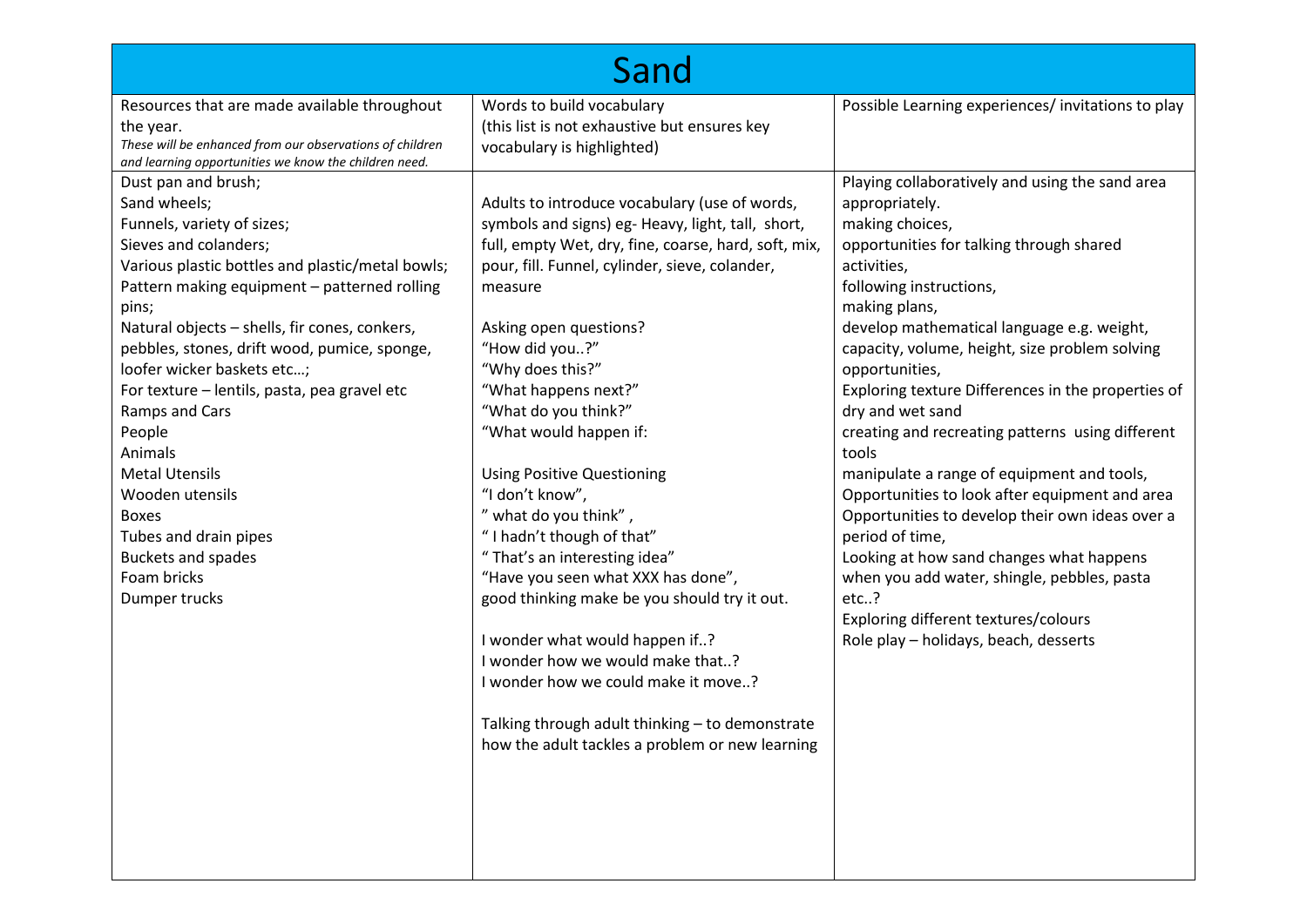|                                                                                                                                                                                                                                                                                                                                                                                                                                                                                                                                                                                                                                                                         | <b>Role Play</b>                                                                                                                                                                                                                                                                                                                                                                                                                                                                                                                                                                                                                                                                                                                                                                                                                                                                                                                                                                                 |                                                                                                                                                                                                                                                                                                                                                                                                                                                                                                                                                                                                                                                                                                                                                     |
|-------------------------------------------------------------------------------------------------------------------------------------------------------------------------------------------------------------------------------------------------------------------------------------------------------------------------------------------------------------------------------------------------------------------------------------------------------------------------------------------------------------------------------------------------------------------------------------------------------------------------------------------------------------------------|--------------------------------------------------------------------------------------------------------------------------------------------------------------------------------------------------------------------------------------------------------------------------------------------------------------------------------------------------------------------------------------------------------------------------------------------------------------------------------------------------------------------------------------------------------------------------------------------------------------------------------------------------------------------------------------------------------------------------------------------------------------------------------------------------------------------------------------------------------------------------------------------------------------------------------------------------------------------------------------------------|-----------------------------------------------------------------------------------------------------------------------------------------------------------------------------------------------------------------------------------------------------------------------------------------------------------------------------------------------------------------------------------------------------------------------------------------------------------------------------------------------------------------------------------------------------------------------------------------------------------------------------------------------------------------------------------------------------------------------------------------------------|
| Resources that are made available<br>throughout the year.<br>These will be enhanced from our observations of<br>children and learning opportunities we know the<br>children need.<br>Furniture Kitchen equipment - Microwave,                                                                                                                                                                                                                                                                                                                                                                                                                                           | Words to build vocabulary<br>(this list is not exhaustive but ensures key vocabulary is<br>highlighted)<br>Adults to introduce vocabulary (use of words, symbols and signs)                                                                                                                                                                                                                                                                                                                                                                                                                                                                                                                                                                                                                                                                                                                                                                                                                      | Possible Learning experiences/invitations<br>to play<br>Adult encourage child to prepare meal and                                                                                                                                                                                                                                                                                                                                                                                                                                                                                                                                                                                                                                                   |
| kettle Cupboards Foods Cutlery<br>Costumes - clothes<br>Telephone<br>Iron<br><b>Washing Machine</b><br>Cooker<br><b>Babies</b><br>Crib, blanket and clothes<br>Table, Chairs and mats<br>Fppd, and pictures of food<br>Paper - for messages<br><b>Empty boxes and bottles</b><br>Consider diverse resources to meet the<br>needs of the cohort Magazines/Books/<br>menus<br>Mark making equipment<br>Always consider the relevance to children if<br>you are considering changing the role play.<br>Do they know what happens at a travel<br>agents, garden centre etc? REMEMBER we<br>need to offer real life experiences that the<br>children know and can relate to. | eg-<br>Relationships - Mum, Dad, brother, sister, family, Different<br>types of houses, foods, activities that relate to individual lives<br>Pointing out text on packets and bottles Mathematical language:<br>more, less, tall, short, number and shapes in the environment<br>Asking open questions?<br>"How did you?"<br>"Why does this?"<br>"What happens next?"<br>"What do you think?"<br>"What would happen if:<br>"How would you feel",<br>"I wonder how we could find out?"<br><b>Using Positive Questioning</b><br>"I don't know",<br>" what do you think",<br>"I hadn't thought of that"<br>"That's an interesting idea"<br>"Have you seen what XXX has done",<br>good thinking maybe you should try it out.<br>I have got this at my house<br>My favourite food is<br>I have got to go to the shops on the way home and then the<br>library,<br>I hope I have got enough time<br>Talking through adult thinking - to demonstrate how the adult<br>tackles a problem or new learning | discuss how things work.<br>Telephone conversation joining in.<br>Encourage children to be aware of each<br>other.<br>Adult to intervene with different ideas.<br>(Tea Party) Re-enact stories<br>Use interests and predictable events to<br>enhance role play area when and if<br>necessary<br>To continue to be excited and interested<br>Develop language skills<br>Appropriate mathematical skills (count<br>knives and forks)<br>Past and present events<br>To use imagination and engage in role play<br>that relates to their real life experiences<br>To work with others<br>To take turns<br>Fine motor skills (pouring drinks)<br>Using equipment & resources<br>independently<br>To ask questions why and how things<br>happen and work. |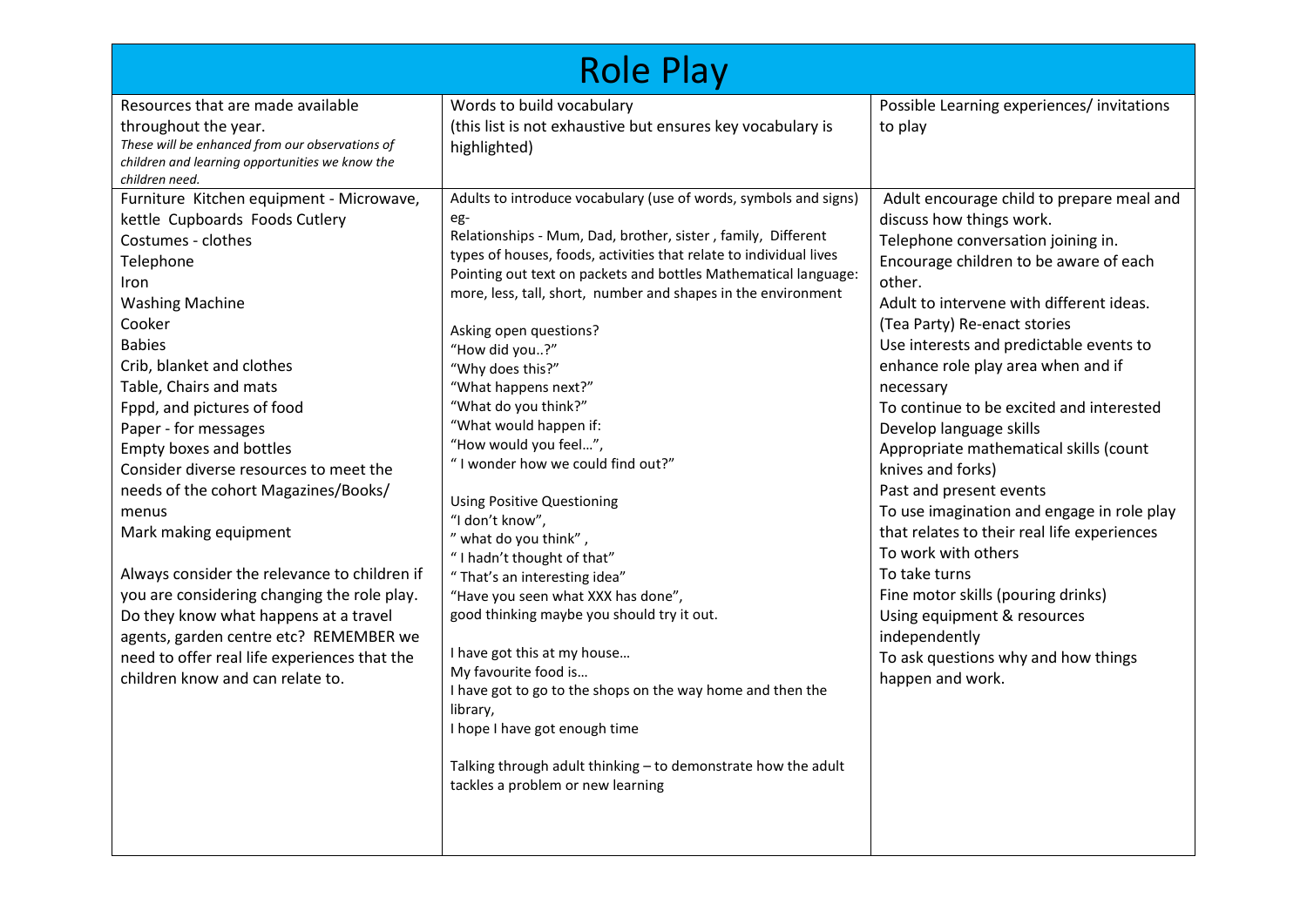|                                                                                                                                | <b>Mathematics</b>                                                         |                                                 |
|--------------------------------------------------------------------------------------------------------------------------------|----------------------------------------------------------------------------|-------------------------------------------------|
| Resources that are made available throughout                                                                                   | Words to build vocabulary                                                  | Possible Learning experiences/invitations to    |
| the year.<br>These will be enhanced from our observations of children<br>and learning opportunities we know the children need. | (this list is not exhaustive but ensures key<br>vocabulary is highlighted) | play                                            |
| Jigsaws,                                                                                                                       | Adults to introduce vocabulary (use of words,                              | Develop self-esteem, confidence and the         |
| Sorting equipment,                                                                                                             | symbols and signs) eg- More, less, bigger, smaller,                        | ability to self organise. Share and use         |
| <b>Numbers</b>                                                                                                                 | Longer, taller, shorter, Higher, lower, full, empty,                       | equipment, work co-operatively and with         |
| Plastic/magnetic numbers,                                                                                                      | heavy, light, too much, little, same, different,                           | respect. Make choices, listen, respond and      |
| Number rhymes and songs (CD),                                                                                                  | balance, measure, weigh, add, take away, all                               | communicate ideas. Have opportunities to        |
| Peg boards,                                                                                                                    | together, names of numbers, shapes, days, months                           | classify and sort objects Have opportunities to |
| Sand timers,                                                                                                                   | of year, coins, round, flat, straight, curvy.                              | develop ability to count. Opportunities to      |
| Scales,                                                                                                                        |                                                                            | recognise and order numbers 1 to 10 Play        |
| Shapes (2D and 3D),                                                                                                            | Asking open questions? "How did you?" "Why                                 | mathematical games, developing their ability    |
| Number and information books                                                                                                   | does this?" "What happens next?" "What do you                              | to form good relationships with peers and       |
| Beads, cotton reels, threading,                                                                                                | think?" "What would happen if: "How would you                              | develop mathematical skills through games.      |
| Measuring                                                                                                                      | feel", "I wonder how we could find out?"                                   | Begin to recognise 2D shapes and 3D solids,     |
| Money,                                                                                                                         |                                                                            | and use their names in familiar contexts.       |
| Notepads and pens,                                                                                                             | Using Positive Questioning "I don't know"," what                           | Positive and enjoyable mathematical             |
| Clip boards,                                                                                                                   | do you think", "I hadn't thought of that" "That's                          | experiences. Exploring addition, subtraction    |
| Games - track, dice, matching, sorting, colour,                                                                                | an interesting idea" "Have you seen what Ben has                           | and writing numbers. Children using number      |
| shape, size, dominoes, card games,                                                                                             | done", good thinking maybe you should try it out.                          | names correctly Children counting correctly     |
| Calendars,                                                                                                                     |                                                                            | Children recognising and creating patterns.     |
| diaries,                                                                                                                       | I wonder what would happen if I wonder how we                              | Children adding and taking away Children        |
| telephone directories.                                                                                                         | would make that. Can you help me sort, count,                              | identifying more/less Use of mathematical       |
| Range of natural resources to encourage                                                                                        | find? How much more do you have? How many                                  | language Children playing games well            |
| classifying, sorting, counting                                                                                                 | bears are there? Which one is the heaviest? Who is                         | together, sharing and agreeing rules            |
| Numicon                                                                                                                        | taller? Can you make a pattern? Which number is                            |                                                 |
| Bottle tops                                                                                                                    | missing? Which shape has more sides? What 3D                               | REMEMBER Maths can be observed in every         |
|                                                                                                                                | shape is this? How many do we have altogether?                             | area of provision. Think about mealtimes, role  |
|                                                                                                                                |                                                                            | play, routine based activities, story and rhyme |
|                                                                                                                                | Talking through adult thinking - to demonstrate                            | times                                           |
|                                                                                                                                | how the adult tackles a problem or new learning                            |                                                 |
|                                                                                                                                |                                                                            |                                                 |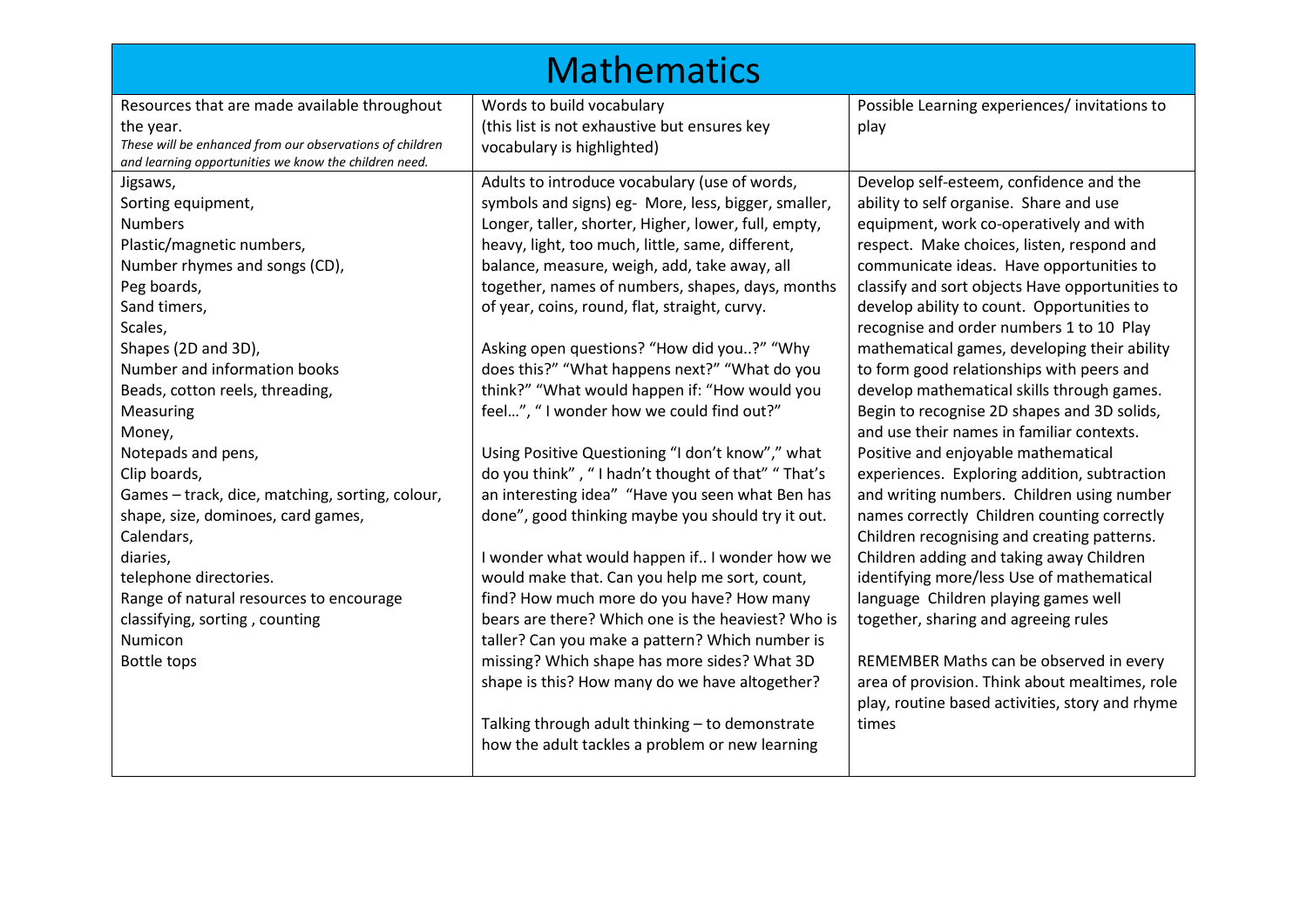|                                                                                                                                                                                                                                                                                                                                                                                                                                                               | <b>Malleable and Sensory</b>                                                                                                                                                                                                                                                                                                                                                                                                                                                                                                                                                                                                                                                                                                                                                                                   |                                                                                                                                                                                                                                                                                                                                                                                                                                                                                                                                                                                                                                                                                                                                                                       |
|---------------------------------------------------------------------------------------------------------------------------------------------------------------------------------------------------------------------------------------------------------------------------------------------------------------------------------------------------------------------------------------------------------------------------------------------------------------|----------------------------------------------------------------------------------------------------------------------------------------------------------------------------------------------------------------------------------------------------------------------------------------------------------------------------------------------------------------------------------------------------------------------------------------------------------------------------------------------------------------------------------------------------------------------------------------------------------------------------------------------------------------------------------------------------------------------------------------------------------------------------------------------------------------|-----------------------------------------------------------------------------------------------------------------------------------------------------------------------------------------------------------------------------------------------------------------------------------------------------------------------------------------------------------------------------------------------------------------------------------------------------------------------------------------------------------------------------------------------------------------------------------------------------------------------------------------------------------------------------------------------------------------------------------------------------------------------|
| Resources that are made available throughout<br>the year.<br>These will be enhanced from our observations of children<br>and learning opportunities we know the children need.                                                                                                                                                                                                                                                                                | Words to build vocabulary<br>(this list is not exhaustive but ensures key<br>vocabulary is highlighted)                                                                                                                                                                                                                                                                                                                                                                                                                                                                                                                                                                                                                                                                                                        | Possible Learning experiences/invitations to play                                                                                                                                                                                                                                                                                                                                                                                                                                                                                                                                                                                                                                                                                                                     |
| Protective clothing,<br>Play dough,<br>Clay,<br><b>Candles and holders</b><br>Shaving foam<br>Cornflour<br>Cloud dough<br>Geli baff<br><b>PVA Glue</b><br>knives & forks,<br>Cooking utensils and baking trays,<br>Rolling Pins (variety of textures),<br>Cutters,<br>Number and letter (cutters or printers),<br>Objects for making imprints/patterns,<br>Twigs<br>Conkers<br>Lollypop sticks<br>Match sticks<br>Feathers<br>Bottle tops<br>Spoons<br>ladels | Adults to introduce vocabulary (use of words,<br>symbols and signs) eg- Cut, roll, model, press,<br>squeeze, twist, pinch, stretch, push, pull, rolling<br>pin etc Names of equipment Imaginative and<br>descriptive language<br>Asking open questions?<br>"How did you?"<br>"Why does this?"<br>"What happens next?"<br>"What do you think?"<br>"What would happen if:<br>"How would you feel"<br><b>Using Positive Questioning</b><br>"I don't know",<br>" what do you think",<br>"I hadn't thought of that"<br>"That's an interesting idea"<br>"Have you seen what Ben has done",<br>good thinking maybe you should try it out.<br>I wonder what would happen if?<br>I wonder how we would make that?<br>Talking through adult thinking - to demonstrate<br>how the adult tackles a problem or new learning | Playing collaboratively and using the malleable<br>area appropriately.<br>making choices,<br>opportunities for talking through shared<br>activities,<br>Mixing to create dough<br><b>Measuring amounts</b><br>Manipulating materials - prodding, poking,<br>pinching, squeezing, stretching, pulling, cutting,<br>rolling, shaping, mashing, pressing<br>Handling small tools safely and effectively<br>Use talk to describe feel texture, smell, shape etc<br>Explore texture shape, space & form<br>Make sculptures<br>Explore effect of adding other materials eg.<br>water<br>Use within 'home/kitchen role play<br>Create patterns and pictures using different<br>media<br>Developing mathematical language - short, fat,<br>thin, long Making 2D and 3D shapes |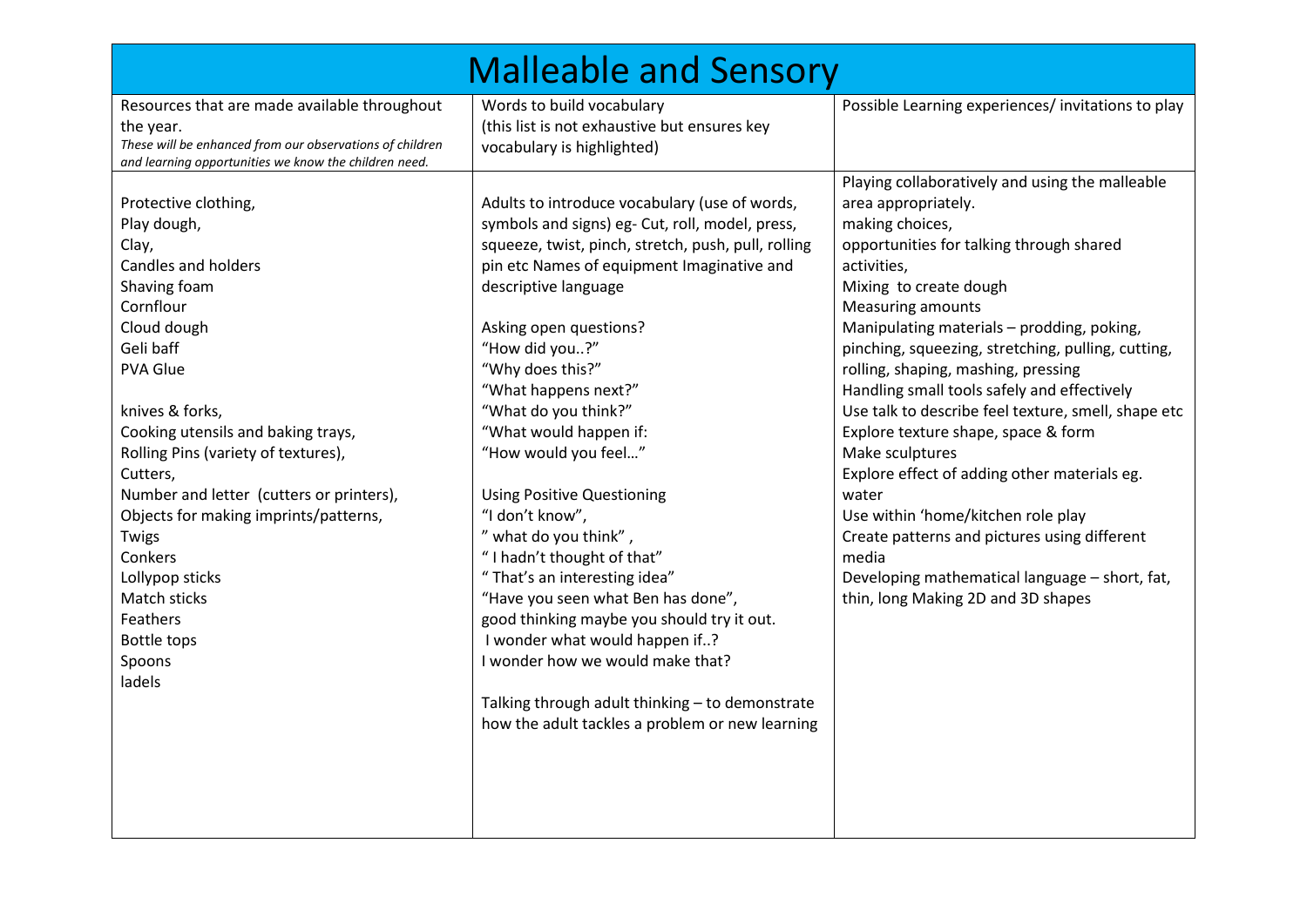| Literacy, Fine and Gross Motor                                                                                    |                                                  |                                                    |  |  |
|-------------------------------------------------------------------------------------------------------------------|--------------------------------------------------|----------------------------------------------------|--|--|
| Resources that are made available throughout                                                                      | Words to build vocabulary                        | Possible Learning experiences/ invitations to play |  |  |
| the year.                                                                                                         | (this list is not exhaustive but ensures key     |                                                    |  |  |
| These will be enhanced from our observations of children<br>and learning opportunities we know the children need. | vocabulary is highlighted)                       |                                                    |  |  |
|                                                                                                                   | Adults to introduce vocabulary (use of words,    | Use variety of tools and experience the different  |  |  |
| <b>Bikes</b>                                                                                                      | symbols and signs) eg- Pen, crayon, felt pen,    | marks they make                                    |  |  |
| Hoola hoops,                                                                                                      | chalk, brush, draw, colour, write, paper, letter | Experiment with thick/ thin lines.                 |  |  |
| Climbing equipment,                                                                                               | sounds(phonics), Squiggle, scribe, alphabet,     | Make curled, zig- zag, straight patterns           |  |  |
| Sweeping brushes,                                                                                                 | print, information Circle, line, zig zag         | Letter orientation.                                |  |  |
| Footballs,                                                                                                        |                                                  | Make lists, invitations, cards, recipes and labels |  |  |
| Digging tools,                                                                                                    | Asking open questions?                           | Model adult mark making                            |  |  |
| Bean bags                                                                                                         | "How did you?"                                   | Use message board for communication with           |  |  |
|                                                                                                                   | "Why does this?"                                 | others.                                            |  |  |
| Name cards                                                                                                        | "What happens next?"                             | Name writing.                                      |  |  |
| Pens,                                                                                                             | "What do you think?"                             | Story writing-using books relating to theme.       |  |  |
| pencils,                                                                                                          | "What would happen if:                           | Book making.                                       |  |  |
| felt tips,                                                                                                        | "How would you feel",                            | Explore large movements.                           |  |  |
| wax crayons,                                                                                                      | "I wonder how we could find out?"                | Make water patterns.                               |  |  |
| highlighters, (assorted colours/types/thickness).                                                                 |                                                  | Use 'chalk paint' to mark make on large natural    |  |  |
| Sharpeners.                                                                                                       | <b>Using Positive Questioning</b>                | surfaces.                                          |  |  |
| Clipboards                                                                                                        | "I don't know"                                   | Use natural objects & body to mark make in         |  |  |
| Hole puncher,                                                                                                     | " what do you think"                             | mud, sand, gravel and dough                        |  |  |
| staplers,                                                                                                         | "I hadn't thought of that"                       | Use body parts to mark make with different         |  |  |
| scissors,                                                                                                         | "That's an interesting idea"                     | media                                              |  |  |
| glue,                                                                                                             | "Have you seen what Ben has done",               | Use tyres, shoes, wheeled toys to make tracks      |  |  |
| Sellotape,                                                                                                        | good thinking maybe you should try it out.       | Use whiteboard/blackboard as scoreboard            |  |  |
| Stencils,                                                                                                         | I wonder what would happen if?                   | Use natural resources for mark making & printing   |  |  |
| rulers,                                                                                                           | I wonder how we would make that.                 | Splatter painting.                                 |  |  |
| paper clips                                                                                                       | How about writing a letter to your friend?       | Graffiti wall.                                     |  |  |
| Assorted paper, card, envelopes, postcards, gift                                                                  | Shall we write invitations to your party?        | Large scale letter formation.                      |  |  |
| tags, parcel labels, writing books/pads - lists,                                                                  |                                                  | Opportunities to develop muscles in shoulders,     |  |  |
| gummed labels/Post-it-pads                                                                                        | Talking through adult thinking - to demonstrate  | arms and fingers                                   |  |  |
|                                                                                                                   | how the adult tackles a problem or new learning  |                                                    |  |  |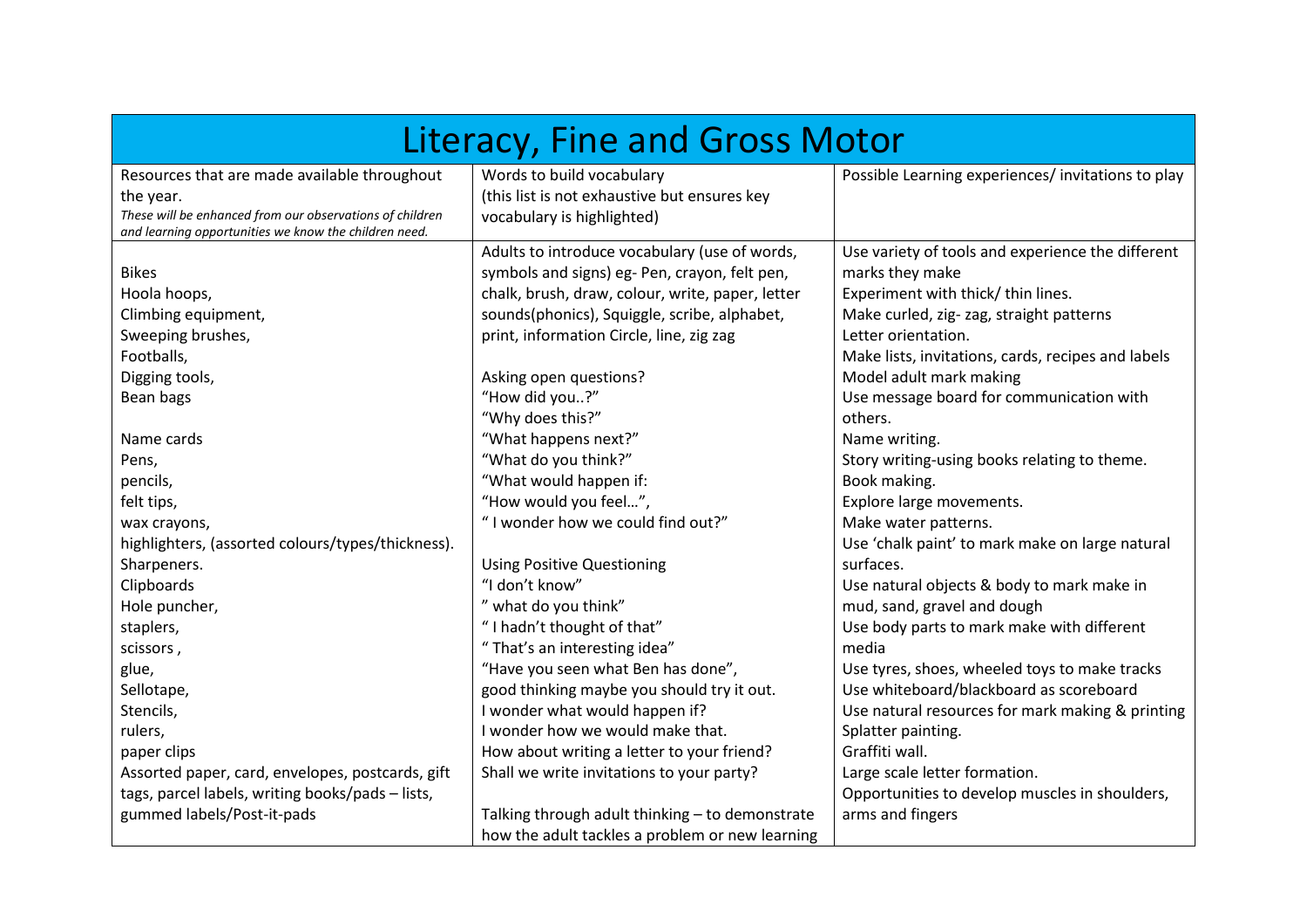|                                                                                                                                                                                                                                                                                                                                                                                                                                          | Investigation                                                                                                                                                                                                                                                                                                                                                                                                                                                                                                                                                                                                                                                                                                                                                              |                                                                                                                                                                                                                                                                                                                                                                                                                                                                                                                                                                                                                                                                                                                                                                                                                                                                                                                                                                                                                                                                                                                                                                                                                                                                       |
|------------------------------------------------------------------------------------------------------------------------------------------------------------------------------------------------------------------------------------------------------------------------------------------------------------------------------------------------------------------------------------------------------------------------------------------|----------------------------------------------------------------------------------------------------------------------------------------------------------------------------------------------------------------------------------------------------------------------------------------------------------------------------------------------------------------------------------------------------------------------------------------------------------------------------------------------------------------------------------------------------------------------------------------------------------------------------------------------------------------------------------------------------------------------------------------------------------------------------|-----------------------------------------------------------------------------------------------------------------------------------------------------------------------------------------------------------------------------------------------------------------------------------------------------------------------------------------------------------------------------------------------------------------------------------------------------------------------------------------------------------------------------------------------------------------------------------------------------------------------------------------------------------------------------------------------------------------------------------------------------------------------------------------------------------------------------------------------------------------------------------------------------------------------------------------------------------------------------------------------------------------------------------------------------------------------------------------------------------------------------------------------------------------------------------------------------------------------------------------------------------------------|
| Resources that are made available throughout<br>the year.<br>These will be enhanced from our observations of children<br>and learning opportunities we know the children need.                                                                                                                                                                                                                                                           | Words to build vocabulary<br>(this list is not exhaustive but ensures key<br>vocabulary is highlighted)                                                                                                                                                                                                                                                                                                                                                                                                                                                                                                                                                                                                                                                                    | Possible Learning experiences/invitations to play                                                                                                                                                                                                                                                                                                                                                                                                                                                                                                                                                                                                                                                                                                                                                                                                                                                                                                                                                                                                                                                                                                                                                                                                                     |
| Magnets,<br>Magnifying glasses,<br>Torches,<br>Cameras,<br>Colour disks,<br>Mirrors.<br>Mark making materials e.g. clip boards, paper<br>and pencils.<br>Pictures and posters,<br>Bee bots (and cards),<br>Simple non-fiction books,<br>Bug viewers and finders<br>Kaleidoscopes,<br>Clocks,<br>Selection of different materials such as shiny and<br>dull, hard and soft, Manufactured and natural<br>items the children have collected | Adults to introduce vocabulary (use of words,<br>symbols and signs) eg- Look, investigate, bigger,<br>smaller, magnify, magnetic, stuck, metal,<br>reflection, move, forward, backwards, feel,<br>touch, listen, noise, light, dark, catch, explore<br>Asking open questions? "How did you?" "Why<br>does this?" "What happens next?" "What do you<br>think?" "What would happen if: "How would you<br>feel", "I wonder how we could find out?"<br>Using Positive Questioning "I don't know"," what<br>do you think", "I hadn't thought of that" "That's<br>an interesting idea" "Have you seen what Ben<br>has done", good thinking maybe you should try it<br>out.<br>Talking through adult thinking - to demonstrate<br>how the adult tackles a problem or new learning | Observing and identifying and exploring a wide range<br>of materials and collections of resources. Looking for<br>similarities and differences. Experiencing and trying<br>out new vocabulary and communicating observations<br>and findings. Asking questions about their<br>observations. Observing and talking about patterns<br>of change. Investigating how things work.<br>Predicting, hypothesising and problem solving.<br>Knowing how we use our bodies to smell, taste etc.;<br>(senses).<br>Observing and caring for mini beasts and other<br>animals.<br>Looking in books to find information.<br>Growing plants and seeds.<br>Recognising and identifying and sorting different<br>materials;<br>Exploring the properties of materials and how they<br>are used e.g. waterproof materials, soft materials,<br>transparent materials; Investigating patterns of<br>change Exploring freezing and melting.<br>Differentiating between hot and cold, wet and dry,<br>rough and smooth;.<br>Playing with magnetism with a range of magnetic and<br>non-magnetic resources.<br>Exploring torches to investigate light and dark.<br>Exploring a wide range of outdoor environments.<br>Communicating observations and findings.<br><b>Experiencing weather</b> |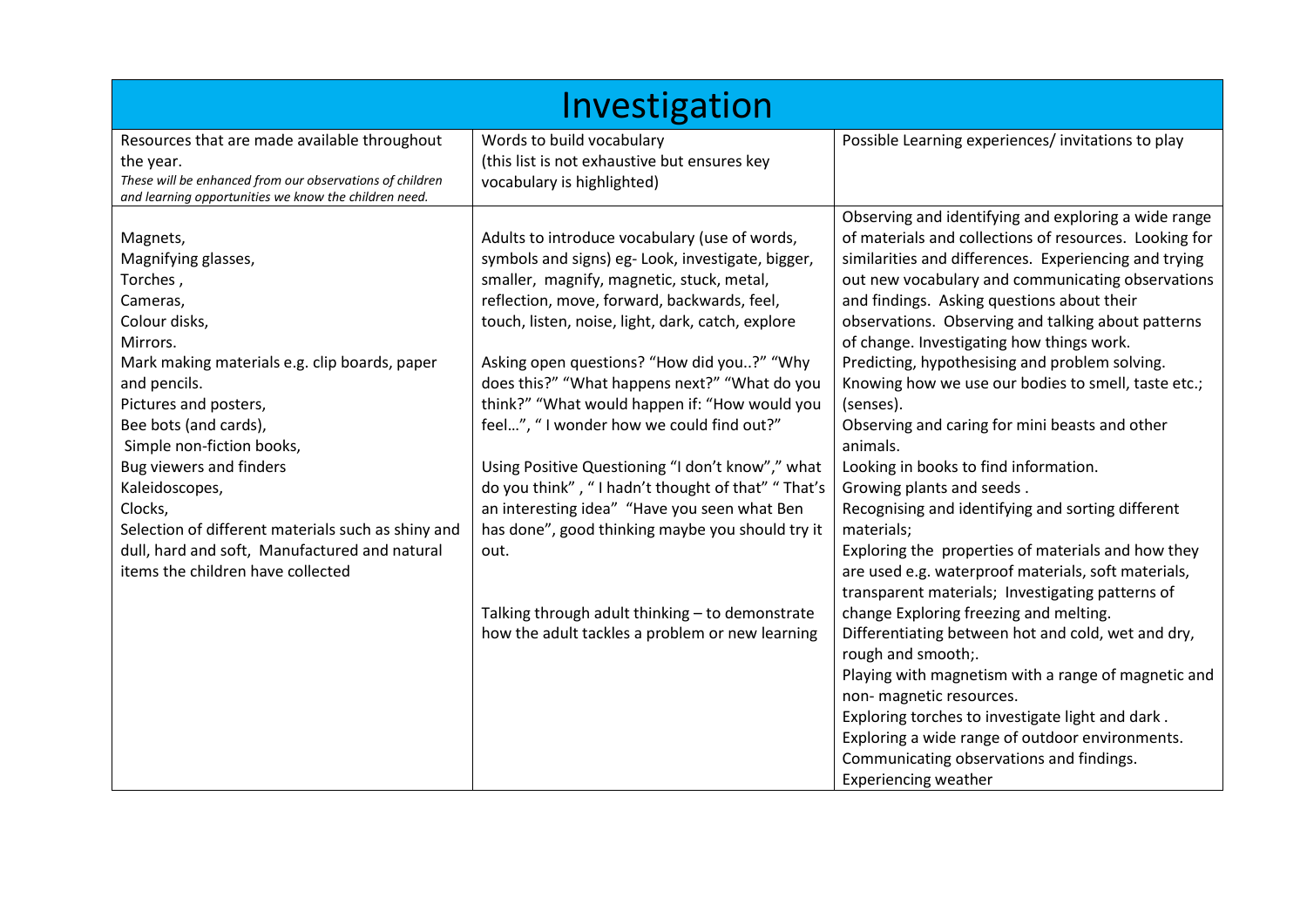|                                                                                                                                                                                                                                                                                                                                                                                                                                                                                                                                                                                                                                                                                                                                                                                                                                                                                                                                                     | Creative                                                                                                                                                                                                                                                                                                                                                                                                                                                                                                                                                                                                                                                                                                                                                                                                                                                                                                      |                                                                                                                                                                                                                                                                                                                                                                                                                                                                                                                                                                                                                                                                                                                                                                                                                                                                                                                                                                                   |
|-----------------------------------------------------------------------------------------------------------------------------------------------------------------------------------------------------------------------------------------------------------------------------------------------------------------------------------------------------------------------------------------------------------------------------------------------------------------------------------------------------------------------------------------------------------------------------------------------------------------------------------------------------------------------------------------------------------------------------------------------------------------------------------------------------------------------------------------------------------------------------------------------------------------------------------------------------|---------------------------------------------------------------------------------------------------------------------------------------------------------------------------------------------------------------------------------------------------------------------------------------------------------------------------------------------------------------------------------------------------------------------------------------------------------------------------------------------------------------------------------------------------------------------------------------------------------------------------------------------------------------------------------------------------------------------------------------------------------------------------------------------------------------------------------------------------------------------------------------------------------------|-----------------------------------------------------------------------------------------------------------------------------------------------------------------------------------------------------------------------------------------------------------------------------------------------------------------------------------------------------------------------------------------------------------------------------------------------------------------------------------------------------------------------------------------------------------------------------------------------------------------------------------------------------------------------------------------------------------------------------------------------------------------------------------------------------------------------------------------------------------------------------------------------------------------------------------------------------------------------------------|
| Resources that are made available throughout<br>the year.<br>These will be enhanced from our observations of children<br>and learning opportunities we know the children need.                                                                                                                                                                                                                                                                                                                                                                                                                                                                                                                                                                                                                                                                                                                                                                      | Words to build vocabulary<br>(this list is not exhaustive but ensures key<br>vocabulary is highlighted)                                                                                                                                                                                                                                                                                                                                                                                                                                                                                                                                                                                                                                                                                                                                                                                                       | Possible Learning experiences/ invitations to play                                                                                                                                                                                                                                                                                                                                                                                                                                                                                                                                                                                                                                                                                                                                                                                                                                                                                                                                |
| Aprons<br>Selection of collage materials (recycled, natural<br>and bought) e.g. corks, plastic lids, feathers,<br>bottle tops, straws, string, wool, ribbon, tissue,<br>coloured matchsticks, cloth, buttons etc.<br>Variety of different paper types and sizes - card,<br>wrapping paper, greeting cards, crepe paper.<br>Range of junk modelling materials - yoghurt pots,<br>foil containers, variety of boxes, cardboard tubes,<br>trays, egg boxes<br>Painting and printing materials - finger paints,<br>sponges, powder / ready mix paint, different size<br>and shape brushes, combs. Sand, flour etc to<br>create different textured paint.<br>Mark making resources - pencils, crayons, felt<br>tips.<br>Joining equipment - Sellotape, glue, paper clips,<br>paper fasteners, stapler, scissors, hole punch,<br>string<br>Seasonal items for observational drawings and<br>paintings; pot plants, cut flowers and grasses,<br>holly etc. | Adults to introduce vocabulary (use of words,<br>symbols and signs) eg- Colour names e.g. red,<br>blue Shape names e.g. triangle, circle Equipment<br>names e.g. brush, pot, glue, Texture e.g. rough,<br>smooth, soft Descriptive words e.g. line, wavy,<br>zig zag Actions e.g. mix, swirl, splash, drip, cut,<br>tear, stick, join, spread<br>Asking open questions?<br>"How did you?"<br>"why does this?"<br>"What do you think?"<br>"What would happen if:<br><b>Using Positive Questioning</b><br>"I don't know"," what do you think",<br>"I hadn't though of that"<br>"That's an interesting idea"<br>" have you seen what XXX has done",<br>good thinking make be you should try it out.<br>I wonder what would happen if<br>I wonder how we would make that?<br>Can you see what happens when?<br>Talking through adult thinking - to demonstrate<br>how the adult tackles a problem or new learning | Use and explore a variety of resources,<br>techniques and equipment in 2D and 3D<br>making choices and decisions,<br>express themselves through exploring,<br>making and designing using a range of media and<br>materials,<br>using their own ideas,<br>working collaboratively and talk through their<br>ideas,<br>have time to enjoy and explore resources,<br>develop ideas, techniques and skills which focus<br>on the process rather than the product,<br>experiment with collage materials,<br>developing cutting and joining skill,<br>manipulate equipment and tools,<br>model making,<br>using resources purposefully expressing real life<br>experiences,<br>making props and resources to support and<br>extend their imaginative play,<br>painting and printing techniques,<br>explore colour, texture, shape and patterns,<br>make representations of their ideas and<br>experiences,<br>develop hand-eye coordination and fine motor<br>skills,<br>colour mixing. |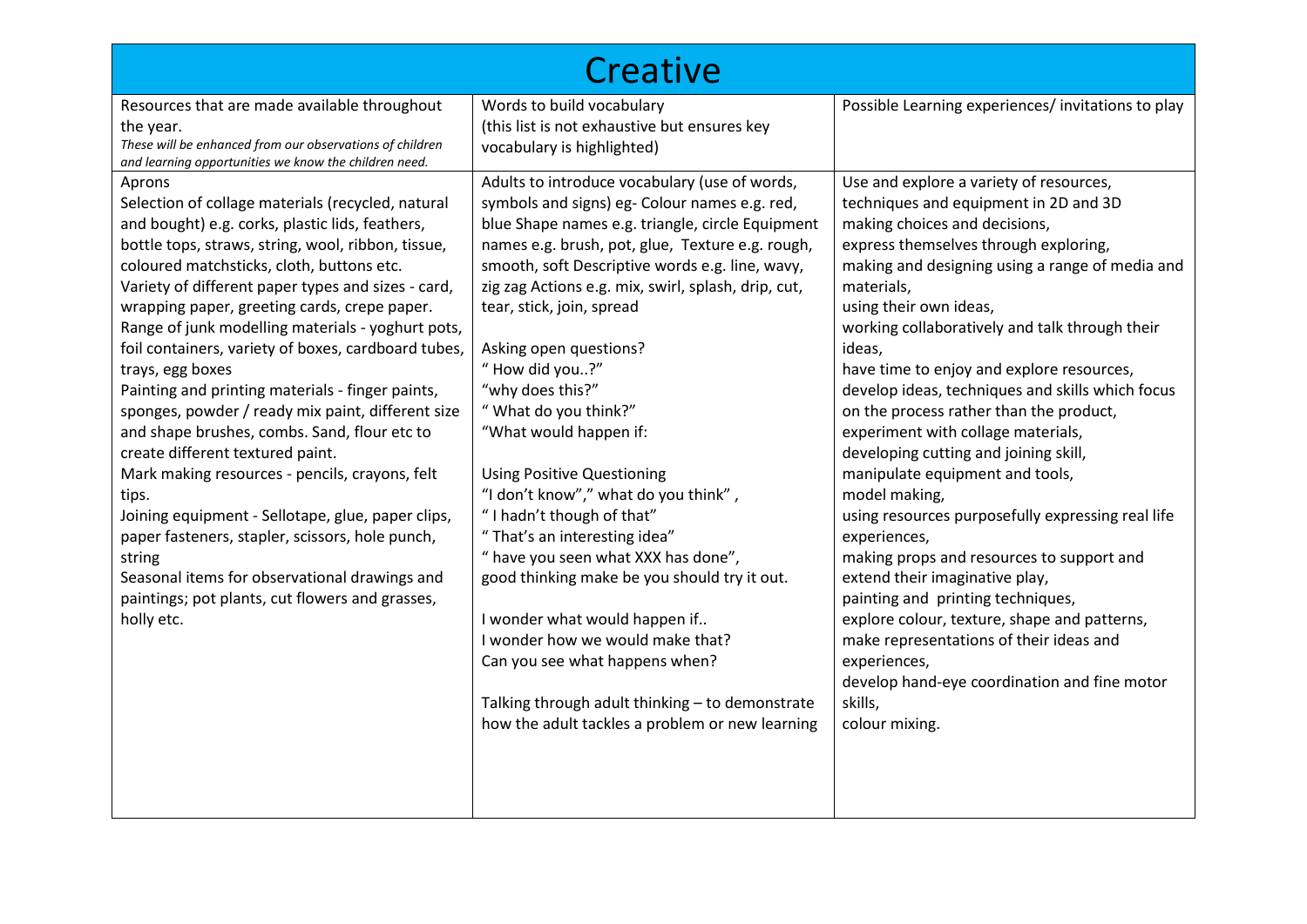| Construction                                                                                                                                                                                                                                                                                                                                                                                                                                                                                                                                                                                                                                                                                                                              |                                                                                                                                                                                                                                                                                                                                                                                                                                                                                                                                                                                                                                                                                                                                                                                                                                                                                                 |                                                                                                                                                                                                                                                                                                                                                                                                                                                                                                                                                                                                                                                                                                                                                                                                                                                                                                                                                                                                                |  |  |
|-------------------------------------------------------------------------------------------------------------------------------------------------------------------------------------------------------------------------------------------------------------------------------------------------------------------------------------------------------------------------------------------------------------------------------------------------------------------------------------------------------------------------------------------------------------------------------------------------------------------------------------------------------------------------------------------------------------------------------------------|-------------------------------------------------------------------------------------------------------------------------------------------------------------------------------------------------------------------------------------------------------------------------------------------------------------------------------------------------------------------------------------------------------------------------------------------------------------------------------------------------------------------------------------------------------------------------------------------------------------------------------------------------------------------------------------------------------------------------------------------------------------------------------------------------------------------------------------------------------------------------------------------------|----------------------------------------------------------------------------------------------------------------------------------------------------------------------------------------------------------------------------------------------------------------------------------------------------------------------------------------------------------------------------------------------------------------------------------------------------------------------------------------------------------------------------------------------------------------------------------------------------------------------------------------------------------------------------------------------------------------------------------------------------------------------------------------------------------------------------------------------------------------------------------------------------------------------------------------------------------------------------------------------------------------|--|--|
| Resources that are made available throughout<br>the year.<br>These will be enhanced from our observations of children<br>and learning opportunities we know the children need.                                                                                                                                                                                                                                                                                                                                                                                                                                                                                                                                                            | Words to build vocabulary<br>(this list is not exhaustive but ensures key<br>vocabulary is highlighted)                                                                                                                                                                                                                                                                                                                                                                                                                                                                                                                                                                                                                                                                                                                                                                                         | Possible Learning experiences/ invitations to play                                                                                                                                                                                                                                                                                                                                                                                                                                                                                                                                                                                                                                                                                                                                                                                                                                                                                                                                                             |  |  |
| Pictures of buildings / vehicles Posters and local /<br>themed reference photographs,<br>Appropriate books<br>Drawing and writing materials,<br>Large wooden blocks,<br>Small wooden bricks.<br>Purchased construction kits e.g. Lego, Duplo<br>Small selection of play people,<br>vehicles and animals<br>Selection of natural/reclaimed materials<br>Space to display finished models and those in<br>progress<br>Road maps / A-Z books,<br>Clipboards<br>Hard hats,<br>Tools - hammer, spanner, screwdriver etc.<br>Construction kits,<br>Equipment with a variety of fastenings, wheels,<br>nuts, bolts e.g. Brio- Meccano<br>Large paper, pens to create roads, tape to mark<br>out roads and pathways on floor.<br>Planks for ramps | Adults to introduce vocabulary (use of words,<br>symbols and signs) eg- Build, knock down, brick,<br>attach, join, bridge, fix Names of 2D/3D shapes<br>Names of all construction sets and pieces<br>Language of building -joining, fixing, connecting<br>Colour, shape, size and positional language<br>Number names<br>Asking open questions? "How did you?" "why<br>does this?" "What happens next?" "What do you<br>think?" "What would happen if:<br>Using Positive Questioning "I don't know"," what<br>do you think", "I hadn't thought of that" "That's<br>an interesting idea" "have you seen what Ben<br>has done", good thinking make be you should try<br>it out.<br>I wonder what would happen if I wonder how<br>we would make that? I wonder how we could<br>make it move?<br>Talking through adult thinking - to demonstrate<br>how the adult tackles a problem or new learning | Playing collaboratively and using the<br>construction area appropriately. making choices,<br>opportunities for talking through shared<br>activities, following instructions, making plans,<br>presenting ideas to others, using story and<br>reference books, writing for different purposes<br>e.g. lists, writing own name and other captions,<br>develop mathematical language e.g. position,<br>size, shape, comparisons, problem solving<br>opportunities, creating and recreating patterns<br>and models, matching and sorting shapes,<br>ordering items by length or height, exploring a<br>range of construction materials that fix together<br>in a variety of ways e.g. by twisting, slotting,<br>pushing, clipping, balancing construction pieces,<br>designing and making their own models,<br>manipulate a range of equipment and tools,<br>create real-life and imaginary models, develop<br>their own ideas over a period of time,<br>representing own experiences through<br>imaginative play. |  |  |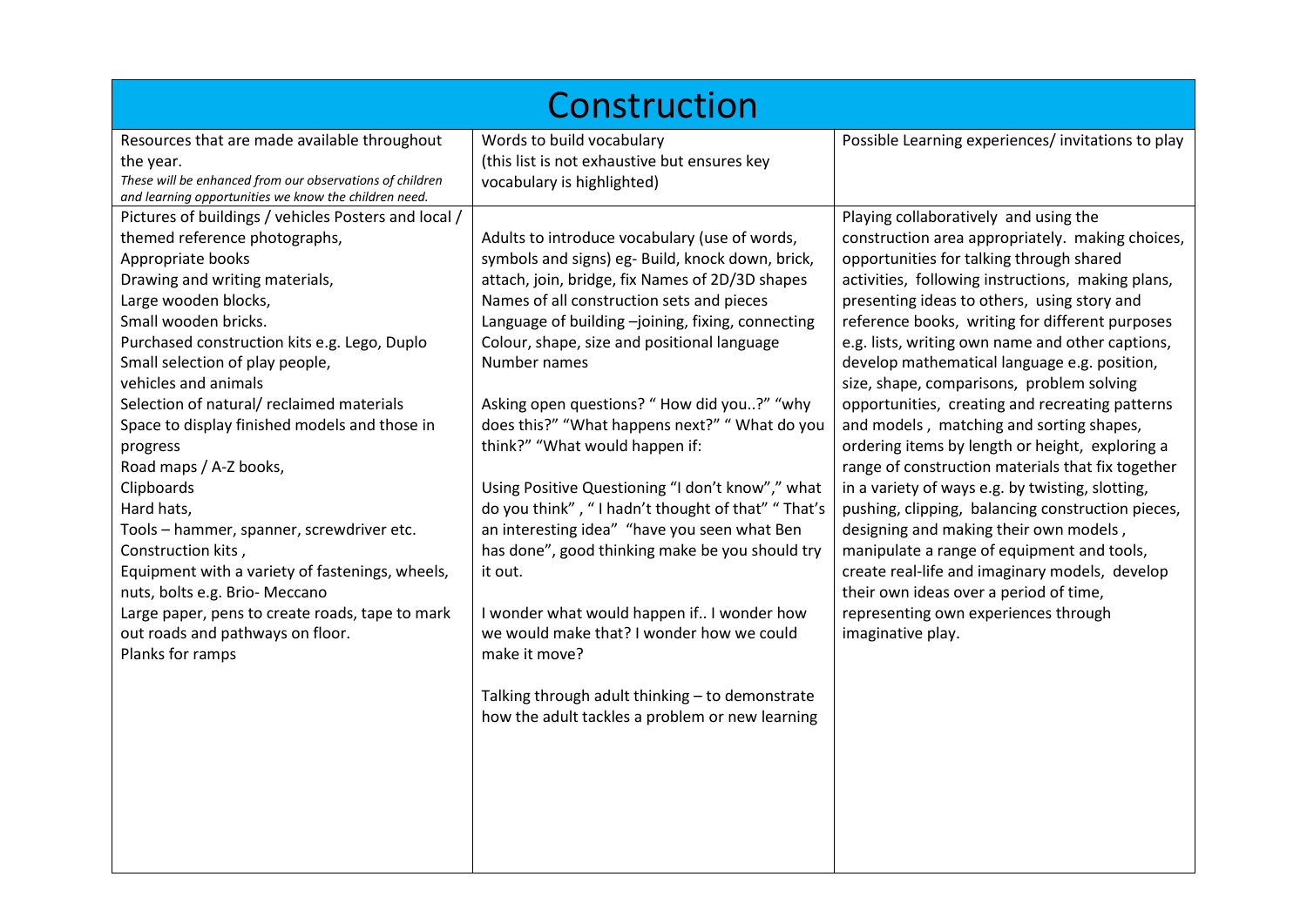| <b>Reading</b>                                                                                                    |                                                      |                                                   |  |  |
|-------------------------------------------------------------------------------------------------------------------|------------------------------------------------------|---------------------------------------------------|--|--|
| Resources that are made available throughout                                                                      | Words to build vocabulary                            | Possible Learning experiences/invitations to play |  |  |
| the year.                                                                                                         | (this list is not exhaustive but ensures key         |                                                   |  |  |
| These will be enhanced from our observations of children<br>and learning opportunities we know the children need. | vocabulary is highlighted)                           |                                                   |  |  |
| Cushions/ Bean bags/Small soft chair                                                                              | Adults to introduce vocabulary (use of words,        | Playing collaboratively and using the book area   |  |  |
| Books, variety ie: fiction, non-fiction poetry                                                                    | symbols and signs) eg- Fact, fiction, title, author, | appropriately.                                    |  |  |
| Interactive stories                                                                                               | illustrator and illustrations, plot, character,      | making choices,                                   |  |  |
| Puppets and props to support key stories                                                                          | theme, sequence, information books, poetry,          | opportunities for talking through shared          |  |  |
| Material, dressing up to represent characters                                                                     | rhyme                                                | activities,                                       |  |  |
| <b>Musical instruments</b>                                                                                        |                                                      | Listening to stories in small groups or 1-1       |  |  |
| Children's home made books                                                                                        | Asking open questions?                               | following instructions                            |  |  |
| Photographs                                                                                                       | "How did that make you feel?"                        | handling books carefully                          |  |  |
| Headphones and cd's                                                                                               | "What was the best/ worst part of that?"             | Learning to turn pages one at a time              |  |  |
|                                                                                                                   |                                                      | Learning to read from left to right               |  |  |
|                                                                                                                   | I wonder what would happen if                        | Enjoy listening and making up stories             |  |  |
|                                                                                                                   | Story related questioning e.g. Was Goldilocks        | Use imagination to develop language skills Learn  |  |  |
|                                                                                                                   | really doing the wrong thing?                        | to listen Learn to take turns                     |  |  |
|                                                                                                                   |                                                      | Develop memory                                    |  |  |
|                                                                                                                   | Talking through adult thinking - to demonstrate      | Exploring rhythm and rhyme                        |  |  |
|                                                                                                                   | how the adult tackles a problem or new learning      | <b>Exploring sounds</b>                           |  |  |
|                                                                                                                   |                                                      | Opportunities to play with words                  |  |  |
|                                                                                                                   |                                                      | Enjoying stories and rhymes with a mathematical   |  |  |
|                                                                                                                   |                                                      | element, 1,2 buckle my shoe                       |  |  |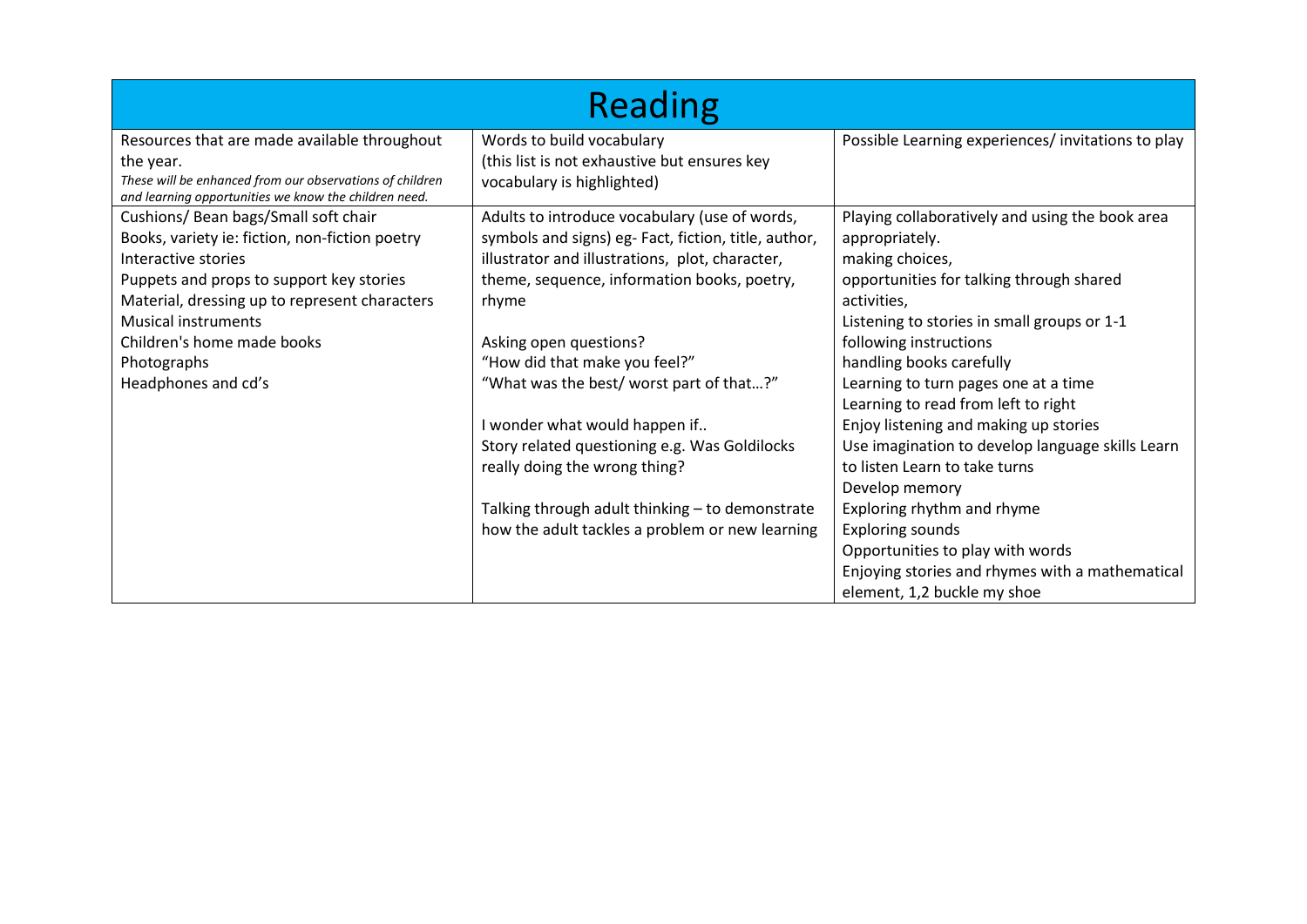| Developmental Movement Play (DMP) & Physical                                                                      |                                                 |                                                    |  |  |
|-------------------------------------------------------------------------------------------------------------------|-------------------------------------------------|----------------------------------------------------|--|--|
| Resources that are made available throughout                                                                      | Words to build vocabulary                       | Possible Learning experiences/invitations to play  |  |  |
| the year.                                                                                                         | (this list is not exhaustive but ensures key    |                                                    |  |  |
| These will be enhanced from our observations of children<br>and learning opportunities we know the children need. | vocabulary is highlighted)                      |                                                    |  |  |
| <b>Adults</b>                                                                                                     | Move                                            | Playing and moving collaboratively                 |  |  |
| Mats                                                                                                              | Dance                                           |                                                    |  |  |
| A-frames                                                                                                          | Vocabulary linked to how we can move e.g. roll, | Developing basic scientific language e.g. slow,    |  |  |
| Planks                                                                                                            | jump                                            | fast, round                                        |  |  |
| Soft play                                                                                                         | Up                                              |                                                    |  |  |
| Jabadao Cushions                                                                                                  | Down                                            | Copying and Developing physical movements          |  |  |
| Material - scarves, lycra                                                                                         | Music                                           |                                                    |  |  |
| Music                                                                                                             | Loud                                            | Experiencing different forces e.g. pushing against |  |  |
| Parachute                                                                                                         | Quiet                                           | a person, pulling lycra                            |  |  |
| Gym ball                                                                                                          | Soft                                            |                                                    |  |  |
| Mirrors                                                                                                           | Hard                                            | Adult leads by example                             |  |  |
| yoga                                                                                                              | Slow                                            |                                                    |  |  |
| Interactive dances                                                                                                | fast                                            | Introduction of a range of musical genres.         |  |  |
| Weighted blanket                                                                                                  |                                                 |                                                    |  |  |
| <b>Bikes</b>                                                                                                      |                                                 | Move freely, independently and confidently         |  |  |
| Scooters                                                                                                          |                                                 | How to keep self and others bodies safe            |  |  |
| <b>Balls</b>                                                                                                      |                                                 | Self expression                                    |  |  |
| Hills                                                                                                             |                                                 |                                                    |  |  |
| <b>Steps</b>                                                                                                      |                                                 |                                                    |  |  |
| Hoola hoops                                                                                                       |                                                 |                                                    |  |  |
| beanbags                                                                                                          |                                                 |                                                    |  |  |
|                                                                                                                   |                                                 |                                                    |  |  |
|                                                                                                                   |                                                 |                                                    |  |  |
|                                                                                                                   |                                                 |                                                    |  |  |
|                                                                                                                   |                                                 |                                                    |  |  |
|                                                                                                                   |                                                 |                                                    |  |  |
|                                                                                                                   |                                                 |                                                    |  |  |
|                                                                                                                   |                                                 |                                                    |  |  |
|                                                                                                                   |                                                 |                                                    |  |  |
|                                                                                                                   |                                                 |                                                    |  |  |